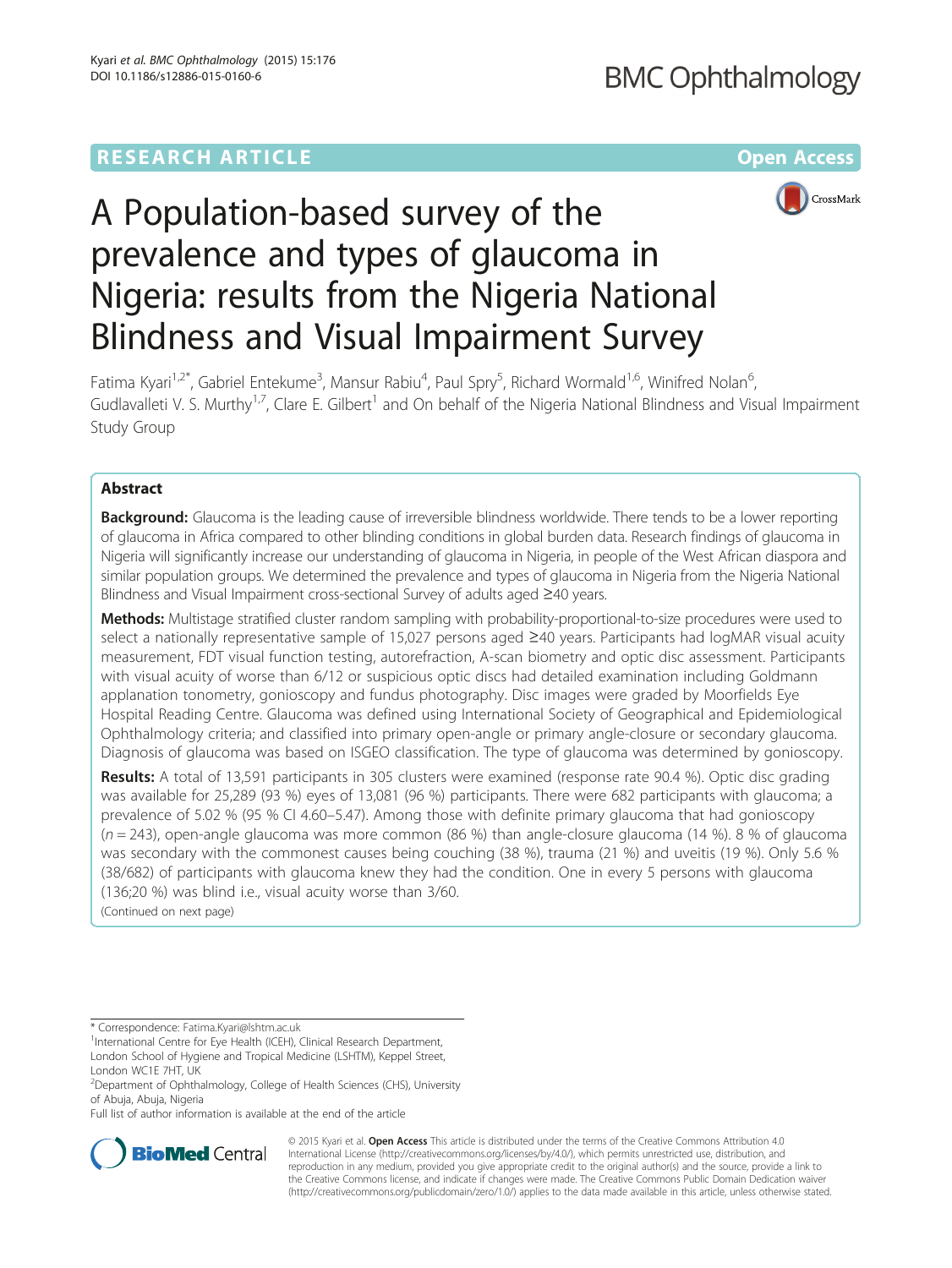#### (Continued from previous page)

**Conclusion:** Nigeria has a high prevalence of glaucoma which is largely open-angle glaucoma. A high proportion of those affected are blind. Secondary glaucoma was mostly as a consequence of procedures for cataract. Public health control strategies and high quality glaucoma care service will be required to reduce morbidity and blindness from glaucoma.

Keywords: Prevalence, Glaucoma, Epidemiology, Nigeria, Open-angle glaucoma, Angle-closure glaucoma

#### Background

Glaucoma is the second leading cause of blindness worldwide and the leading cause of irreversible blindness, accounting for 8 % of all blindness, affecting an estimated 3.12 million blind people [[1](#page-12-0)]. A review of relevant population-based surveys of glaucoma, and of blindness and visual impairment in sub-Saharan Africa indicate that glaucoma affects about 4 % of adults aged 40 years and above and accounts for 15 % of blindness [[2](#page-12-0)–[4](#page-13-0)]. Africa is the region with the highest incidence and prevalence of glaucoma, most of which is open-angle glaucoma (OAG) [[5, 6\]](#page-13-0), and OAG is more prevalent in the black populations of Africa and Africa-derived populations [[7\]](#page-13-0). Reports also suggest that the most difficult problematic OAG that there is in terms of severity of disease, difficulty in treating it and as a cause of blindness comes from West Africa [[2, 3,](#page-12-0) [8](#page-13-0)]. Additionally, there tends to be a lower reporting of glaucoma in Africa compared to other blinding conditions in global burden data because surveys in Africa may have had limited diagnostic capacity for glaucoma [[9\]](#page-13-0). The Nigeria national blindness and visual impairment survey (hereafter referred to as the Nigeria Blindness Survey), in which over 13,500 people aged 40 years and above were examined, is a populationbased survey that substantially addresses glaucoma prevalence and risk factors. The Nigeria Blindness Survey reported the prevalence of blindness to be 4.2 % (95 % confidence interval 3.8–4.6 %) [\[10\]](#page-13-0), 16.7 % being due to glaucoma [\[11\]](#page-13-0). Glaucoma was the leading cause of irreversible blindness [[11](#page-13-0)] and functional low vision [\[12](#page-13-0)].

A standard definition and classification system for glaucoma in prevalence surveys proposed by the International Society of Geographical and Epidemiological Ophthalmology (ISGEO) [\[13](#page-13-0)] allows comparison of glaucoma prevalence surveys, further highlighting the variation between populations. Whereas angle-closure glaucoma is more frequent among east Asian populations [[6, 14](#page-13-0)], the black populations of USA [[15](#page-13-0)] the Caribbean [[16, 17\]](#page-13-0), and Africa [\[6](#page-13-0), [18](#page-13-0)–[22](#page-13-0)] have the highest prevalence of open-angle glaucoma with up to 90 % of those affected being unaware that they have the condition [\[18](#page-13-0), [21, 22\]](#page-13-0).

In this study, data from the Nigeria Blindness Survey were analyzed using ISGEO criteria to determine the prevalence and types of glaucoma, to provide data for advocacy, policy and to plan services for glaucoma. However, the ISGEO classification system is not for clinical diagnosis or for assessment for treatment of glaucoma. The percentile values for the vertical cup:disc ratio (VCDR), VCDR asymmetry and intraocular pressure (IOP) to define glaucoma were derived from this study population. Possible risk factors for glaucoma in the population are presented in another paper.

Nigeria is the  $7<sup>th</sup>$  most-populous country in the world and had a total population of 128 million at the time of the national survey (January 2005 to June 2007). Nigeria has 6 main administrative/geo-political zones (GPZ): north-east (NE), south-east (SE), south-south (SS), north-west (NW), south-west (SW) and north-central (NC). Two-thirds (63 %) of the population live in rural areas. Nigeria has more than 250 ethnic groups, who live in different areas in the country each with their own language/dialects, customs and practices. The largest ethnic groups are the Hausa and Fulani in the north, Ibo in the south-east and Yoruba in the south-west. Despite recent economic development, adult literacy levels remain low (51 %), and 54 % of the population live below the poverty line on less than a dollar a day [[23](#page-13-0)].

There are insufficient population-based glaucoma studies in Africa to represent the entire continent in global glaucoma prevalence estimates [\[6](#page-13-0)]. From the few highquality surveys, it is difficult to extrapolate the findings to wider populations as they were conducted in limited and defined geographical areas of large countries [[3](#page-12-0)]. This is the largest truly population-based study of glaucoma in Africa. Estimating the magnitude of glaucoma in Nigeria is important because it sheds light on inter-ethnic and regional variations of OAG prevalence in the black populations of Africa, Caribbean and USA. It will also provide a baseline for planning delivery of care to glaucoma patients in Nigeria and in countries with similar socio-demographic and ecological characteristics in sub-Saharan Africa.

#### Methods

Details of all the methods used in the Nigeria Blindness Survey have been published [[24](#page-13-0)] as well as data on the prevalence [\[10](#page-13-0)] and causes of visual impairment, blindness [\[11](#page-13-0)] and low vision [[12](#page-13-0)].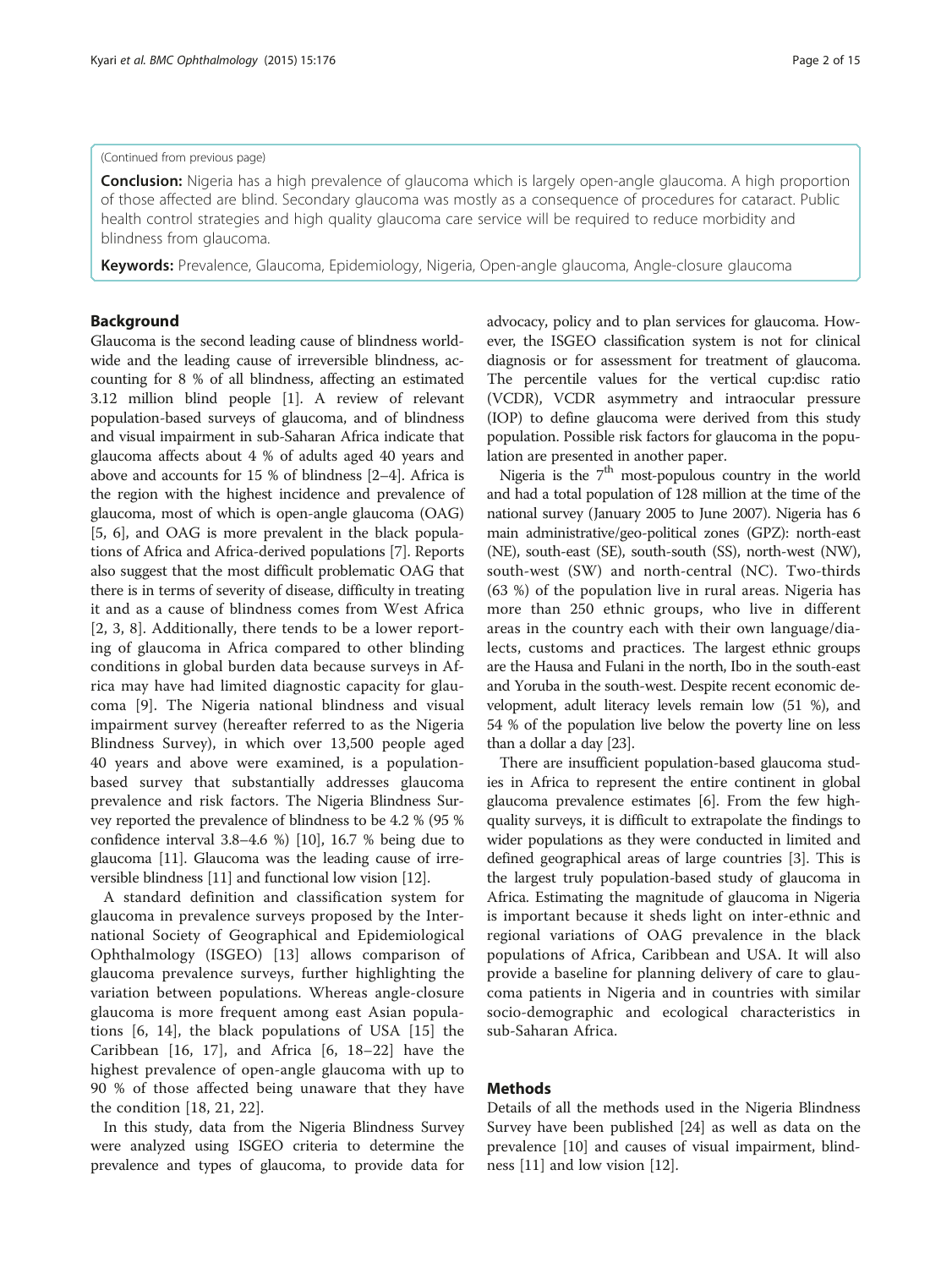#### **Ethics**

Ethical approval was obtained from the Ethics Committee of the London School of Hygiene & Tropical Medicine and the Federal Ministry of Health, Nigeria. Oral informed consent was obtained from community leaders, heads of households and all participants. The study adhered to the tenets of the declaration of Helsinki. Persons with medical or eye conditions needing further assessment and treatment were referred to the nearest healthcare facility. Cataract blind participants were offered surgery after the survey had been completed in each zone.

#### Sample size calculation and sampling strategy

The sample size calculation was based on the following: target population (22.6 million); expected prevalence of blindness in persons 40 years and older (5 %); desired precision (0.5 %); design effect due to clustered sampling (2); 95 % confidence level; and 85 % response rate. The sample size was 15,375 after allowing for non-response in 310 clusters of 50 participants each. With assumed glaucoma prevalence of 5 % [\[3](#page-12-0)], this sample size would also give a precise estimate of the prevalence of glaucoma and allow risk factors for OAG to be analysed.

Multi-stage sampling using probability in proportion to size was used to select a nationally representative sample. In each cluster the center of the village/ward was identified and the direction of enumeration determined by spinning a bottle. Individuals aged 40 years and above who had lived in the household for at least the preceding 3 months were enumerated until 50 individuals had been identified. Examination took place over two days in a temporary clinic set up in the community. Those unable to leave their homes (e.g., due to disability) were examined at home.

#### Clinical teams and quality control

Data were collected by two clinical teams each comprising of two ophthalmologists, one optometrist, two ophthalmic nurses, four enumerators and one interviewer. Quality assurance included field supervision by the team leader, daily review of data collection forms, frequent visits by the Project Manager (MR) and Project Epidemiologist (GVSM), inter-observer agreement studies, retraining of all team members before visiting each zone, and double data entry by two trained data entry personnel. Three of the four ophthalmologists and both optometrists comprising the clinical teams remained unchanged but different nurses were recruited for each zone in order to address language and cultural variations. A detailed protocol of all the methods was used in training and for reference.

#### Data collection and clinical assessment

Clinical assessment in relation to glaucoma is described below. The examination flow is shown in Fig. [1.](#page-3-0)

#### All participants

All participants had their personal and socio-demographic data recorded including their self-reported ethnic group as well as medical and ocular history, including a history of glaucoma. Height, weight and blood pressure (Omron) were measured. Presenting and best-corrected distant visual acuities (VA) were measured by an ophthalmic nurse with a reduced logMAR E-chart [\[25\]](#page-13-0). All participants also had automated refraction, frequency doubling technology (FDT) visual field testing (see below), A-scan biometry by the optometrist and a basic eye examination by the first ophthalmologist.

#### Detailed examination

The following participants underwent detailed eye examination by the second ophthalmologist [[10](#page-13-0), [24\]](#page-13-0): those with a presenting VA < $6/12$  in one or both eyes; VCDR ≥0.6 in one or both eyes or VCDR asymmetry of ≥0.2, or any retinal abnormality seen on non-dilated direct ophthalmoscopy. In addition, 1-in-7 participants also had the detailed examination regardless of their VA, with random blood glucose testing, to provide a 'normative' database. Detailed eye examination included slit-lamp examination (Zeiss SL 115 Classic Slit Lamp, Carl Zeiss Meditec AG Jena Germany), Van Herick's (VH) anterior chamber (AC) angle depth estimation [\[26\]](#page-13-0), assessment for relative afferent pupil defect (RAPD), applanation tonometry (Goldmann), lens opacity grading using the World Health Organization (WHO) classification, fundus and optic disc examination with 60D aspheric condensing lens (Volk) and binocular indirect ophthalmoscopy (BIO; Keeler all-pupil) with a 20D lens, and digital fundus imaging with Zeiss Visucam Lite Desk Top Fundus Camera (Carl Zeiss Meditec AG Jena Germany) focused on mid-point between the optic nerve head and the macular region through a dilated pupil. All images were graded independently at the Moorfields Eye Hospital Reading Centre (MEHRC). Gonioscopy (Volk's 1-mirror non-flanged lens) was performed if the IOP was ≥20 mmHg, or VCDR ≥0.6, or VCDR asymmetry ≥0.2, or VH grades 0, 1, 2. Central corneal thickness was not assessed.

#### Visual field testing

Visual field testing was performed with a Humphrey FDT visual field analyzer (Carl Zeiss Meditec AG Jena Germany). The FDT perimeter is a robust, portable, selfcontained unit that weighs less than 10 kg and has a selfcalibration procedure. It is generally inexpensive, easy to understand and quick to perform the test [[27\]](#page-13-0): it takes about 45 s to complete a normal screening test and about 45 s for a normal threshold test. These features informed the choice of the FDT perimeter and were advantages considering the logistics of a large population-based survey of this kind where examinations were carried out in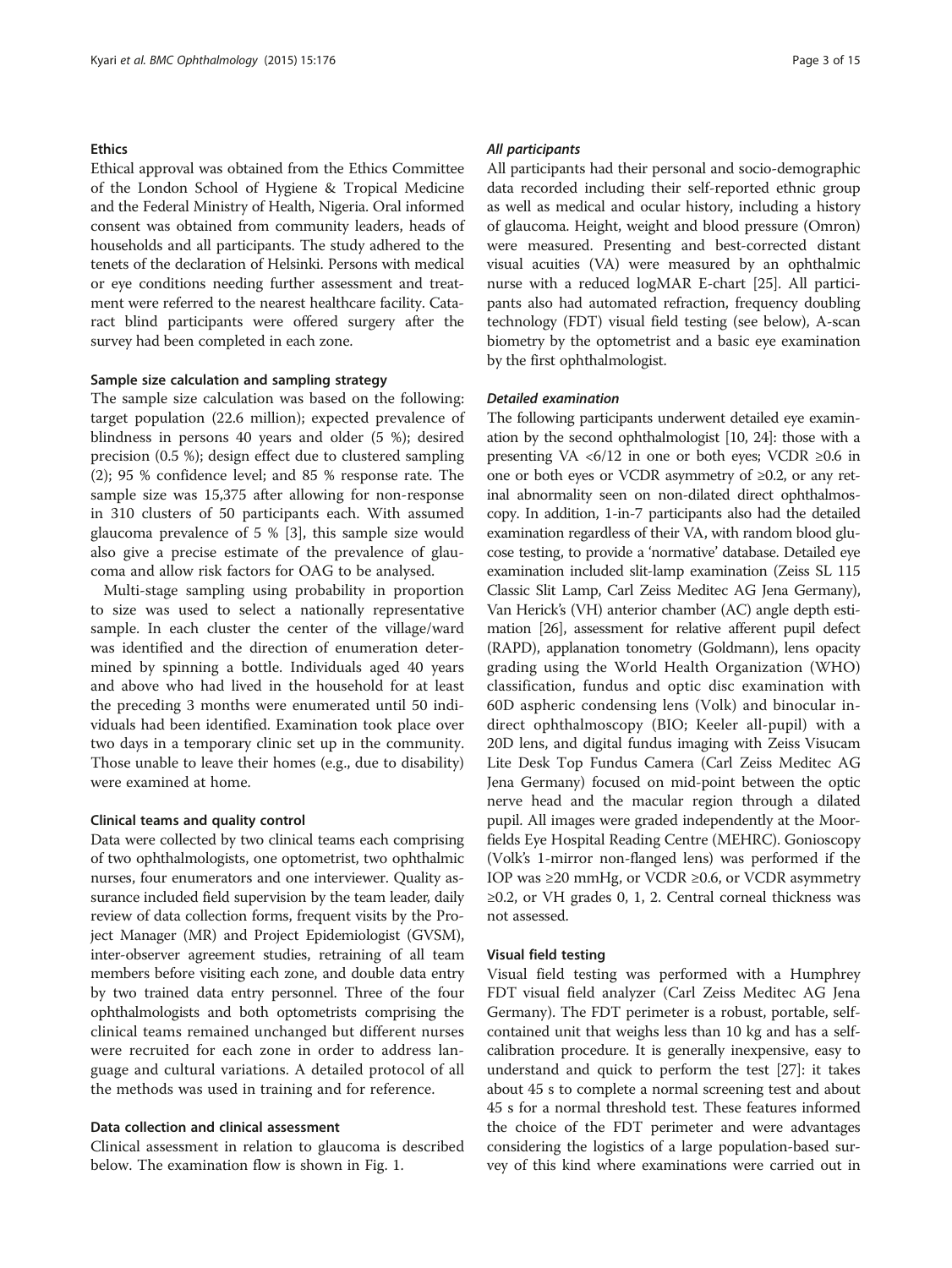<span id="page-3-0"></span>

temporary examination centers set up in the community. FDT utilizes a vertical sine wave grating of low spatial frequency (0.25 c/deg) with counterphase flickering at a high temporal frequency (25 Hz) [[28](#page-13-0)]. All participants were screened using the suprathreshold (C20-5 or C20-1) screening mode after explaining the test and running a demonstration. Each eye was tested separately without correction. The reliability indices considered were fixation error and false positive. The screening test was stopped and restarted or repeated if considered unreliable i.e., there were two or three false positives and/or two or more fixation errors. Clinically abnormal tests were not repeated. A threshold test was done if there were ≥3 field defects at  $p < 1$  % or  $\geq 2$  field defects at  $p < 0.5$  %. If a participant could not be tested or could not see the FDT flickering black and white patterns, s/he was classified as having no FDT test and a reason was given e.g., cataract; or did not understand the test. Print-outs of all FDT tests were obtained immediately and data were extracted and entered into a database. Perimetry results were interpreted using a detailed specific algorithm (devised and adapted [[27](#page-13-0)] by PGS and FK) to identify abnormal visual fields and to classify defects as glaucomatous or non-glaucomatous. The criteria used are outlined in Table [1.](#page-4-0) The FDT result was interpreted by a  $1<sup>st</sup>$  reader (PM) and validated by a

2nd (FK); any discrepancy was adjudicated (PGS). Screening reliability was defined as ≤1 fixation error and/or ≤1 false positive (i.e., <33 % failed reliability indices) and threshold reliability was defined as  $\leq 2$  fixation errors,  $\leq 2$ false positives (i.e.,  $\leq 33$  % errors on reliability indices). Tests were also considered unreliable if there were brow/ lid positions showing as uniformly dense artefact along the upper or lower edges of the FDT result chart. Unreliable results were not included.

Threshold test results were used to diagnose glaucoma if available, otherwise screening results were used. Grading used defects on the Pattern Deviation Probability (PDP) plot compared with the Total Deviation Probability (TDP) plot. Screening tests were considered normal if reliable without defects, or there were  $\leq 2$  defects at  $p < 1$  %; or  $\leq 1$ defect at  $p < 0.5$  %. Threshold tests were normal if there were no defects at  $p < 0.5$  % and  $p < 1$  %, or  $\leq 1$  defect at  $p$ <2 %, or ≤2 non-adjacent defects at  $p$  <0.5 %. Factors considered in categorizing defects as definitely, probably or possibly glaucomatous were position, depth and size, clustering (i.e., adjacent or not) and position; and repeatability (i.e., defect in same location on PDP and TDP plots). We could determine repeatability in participants that had both screening and threshold tests. Defects were not likely glaucomatous if 1) there was a highly shaded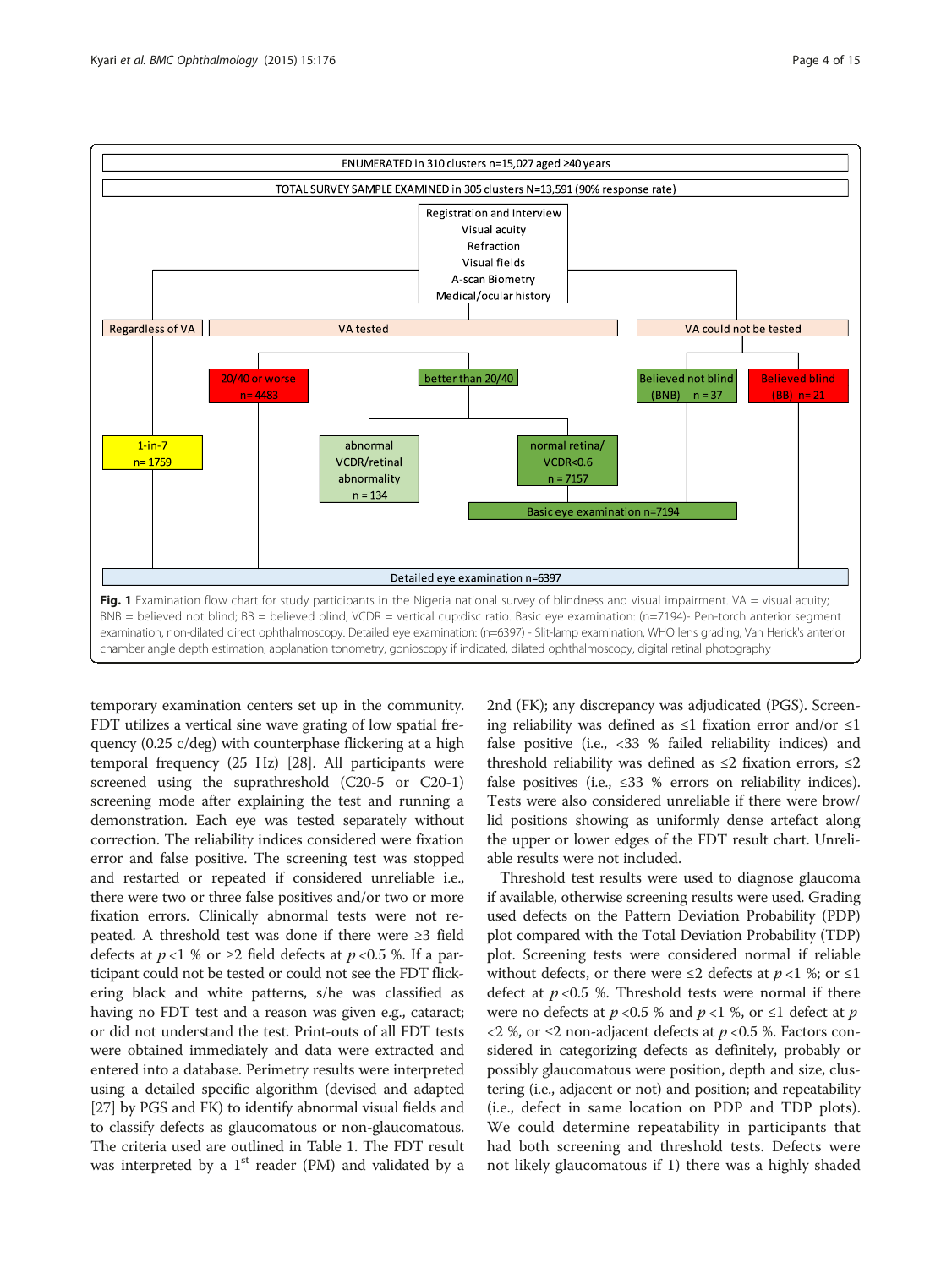| FDT test defects                    | Visual fields          |                                      |                   |                   |                                        |  |  |  |
|-------------------------------------|------------------------|--------------------------------------|-------------------|-------------------|----------------------------------------|--|--|--|
|                                     | Normal                 | Definitely glaucoma                  | Probably glaucoma | Possibly glaucoma | Unlikely glaucoma <sup>a</sup>         |  |  |  |
| $P < 5\%$                           | 2 or less non-adjacent | $\overline{4}$                       | 3                 | 2 adjacent        |                                        |  |  |  |
| P < 2%                              |                        | 3                                    |                   |                   |                                        |  |  |  |
| $P < 1$ %                           | 0                      | 2                                    | 1 non-edge        |                   |                                        |  |  |  |
| $P < 0.5$ %                         | 0                      |                                      | 1 non-edge        |                   |                                        |  |  |  |
| Comments                            |                        | At any location in any<br>hemi-field | At one hemi-field | At one hemi-field | If TDP plot is better than<br>PDP plot |  |  |  |
| Participants with glaucoma          | Total                  |                                      |                   |                   |                                        |  |  |  |
| Number of participants <sup>b</sup> | 268 (100 %)            | 252 (94 %)                           | 6(2.2%)           | 9(3.4%            | 1(0.4%                                 |  |  |  |
| Number of eyes                      | 310 (100 %)            | 283 (91.3 %)                         | $9(2.9\%)$        | 13 (4.2 %)        | $5(1.6\%)$                             |  |  |  |

<span id="page-4-0"></span>**Table 1** Definition of glaucomatous visual field defects for level 1 evidence of glaucoma

TDP total deviation probability, PDP pattern deviation probability

<sup>a</sup>Other evidence of glaucoma noted in those classified as glaucoma

<sup>b</sup>In participants with bilateral glaucoma, the eye with the highest level of evidence is used to classify that person

TDP with normal PDP plot – this diffuse loss could be due to cataract, for example; 2) TDP was normal or better than the PDP plot or 3) there were vertical meridian defects. However, for diffuse defects, other compelling evidence for glaucoma classification were used (see later).

#### Van Herick's anterior chamber angle estimation and gonioscopy

The VH AC angle estimation was performed at the slitlamp. The relationship between the corneal slit image and AC depth was graded 0 to 4 [\[26\]](#page-13-0). Grades 0, 1 and 2 were grouped as angle closure or likely to close angles; and grades 3 and 4 as open angles. The iridocorneal angle was assessed by gonioscopy without corneal compression and graded as either open angle or closed angle. The anterior chamber angle was classified as open when Schwalbe's line could be seen; and as closed when it could not be seen. In eyes with glaucoma, the correlation between VH grades and gonioscopy was assessed with the kappa statistic.

#### IOP measurement

Intraocular pressures were measured by Goldmann applanation tonometry using standard methods and recorded to the nearest 1 mmHg. Tonometers were checked for calibration daily according to the manufacturer's recommendation. Eyes with significant corneal surface pathology, phthisis or participants unable to fixate were excluded.

#### Optic disc assessment

Cup-disc ratios were assessed clinically by direct ophthalmoscopy for all participants during the basic examination, and after pupil dilation in those having the detailed examination using slit lamp biomicroscopy with a 60D lens. Clinical grading was used in analysis for participants that did not have photo VCDR grading. Methods for clinical VCDR grading by the ophthalmologists were standardized during training using standard sets of optic disc photographs and comparing the clinical grading with the VCDR measured on the retinal photo of the participant being observed.

Digital fundus images were graded independently by MEHRC using their standard protocol. Images were viewed "full screen" on either a 24-in. Eizo S2433W monitor or on a 24-in. widescreen Dell 2407WFP LCD monitor. The former was calibrated using a Datacolor Spyder2 calibrator and the latter was calibrated using a GretagMacbeth Eye-One Display2 calibrator. After determining image quality and clarity, the scleral rim was identified and the boundaries of the disc and cup identified using monocular clues such as vascular change in direction. Disc pallor gave few clues and was not used. The VCDR was then quantified. One successful measurement was performed per eye, along the vertical meridian, in Adobe Photoshop (version 7) using the measurement tool, resulting in a cup and a disc diameter value in proprietary units, the division of the two values producing the VCDR which was recorded to the nearest 0.05. Primary grading was performed by the 1<sup>st</sup> reader (FS) and inconclusive cases, e.g., tilted discs, blurred images, generalized disc pallor, were adjudicated by a  $2<sup>nd</sup>$ reader (TP) immediately. If a VCDR measurement could not be obtained, this was stated.

Inter-observer agreement for clinical VCDR measurement between ophthalmologists was assessed with the kappa statistic; each participant had two observations with the second examiner blinded to the result obtained by the first examiner. Inter-observer agreement for VCDR grading on photos was also assessed. The Bland-Altman method was applied to assess agreement between the two methods of measurement i.e., by biomicroscope funduscopy (clinical VCDR) and digital image analysis (image VCDR).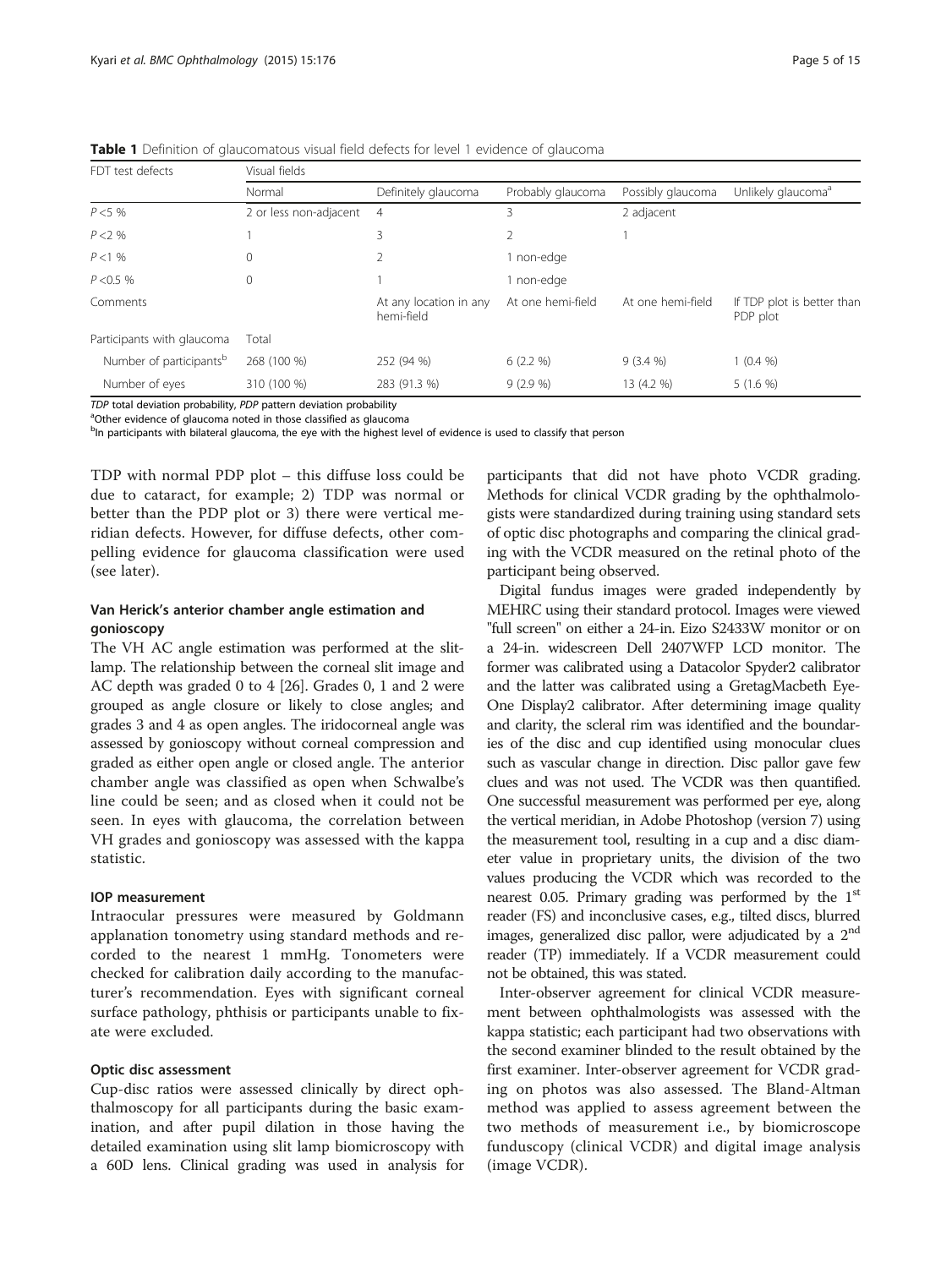<span id="page-5-0"></span>(Adapted From Foster, 2002) [[13](#page-13-0)]

| Level of evidence | Image reading<br>analysis             | Clinical records<br>analysis          | Visual fields  | Intraocular pressure                                                                                                            | Visual<br>acuity | Medical history<br>Other features |
|-------------------|---------------------------------------|---------------------------------------|----------------|---------------------------------------------------------------------------------------------------------------------------------|------------------|-----------------------------------|
| Category 1        | $\geq$ 97.5 <sup>th</sup> percentile: | $\geq$ 97.5 <sup>th</sup> percentile: | Typical defect |                                                                                                                                 |                  |                                   |
| <b>VCDR</b>       | 0.7                                   | 0.6                                   |                |                                                                                                                                 |                  |                                   |
| VCDR asymmetry    | 0.1                                   | 0.2                                   |                |                                                                                                                                 |                  |                                   |
| Category 2        | $\geq$ 99.5 <sup>th</sup> percentile: | $\geq$ 99.5 <sup>th</sup> percentile: | Not available  |                                                                                                                                 |                  |                                   |
| <b>VCDR</b>       | 0.75                                  | 0.7                                   |                |                                                                                                                                 |                  |                                   |
| VCDR asymmetry    | 0.2                                   | 0.3                                   |                |                                                                                                                                 |                  |                                   |
| Category 2b       |                                       |                                       |                | ≤97.5 <sup>th</sup> percentile: 0.7 ≤97.5 <sup>th</sup> percentile: 0.6 ±Typical defect ≥99.5 <sup>th</sup> percentile: 28 mmHg |                  | RAPD. Corneal edema               |
| Category 3        | Not available                         |                                       | Not available  | $\geq$ 99.5 <sup>th</sup> percentile: 28 mmHg <20/400                                                                           |                  | Surgery for glaucoma              |

VCDR vertical cup:disc ratio, RAPD relative afferent pupillary defect

#### Glaucoma diagnostic algorithm

Glaucoma was classified according to the ISGEO criteria, using percentile distributions of VCDR, VCDR asymmetry and IOP in normal Nigerians, derived from the normative dataset ( $n = 1759$ ) of this study population [[29\]](#page-13-0) (Table 2). The diagnosis of glaucoma started with VCDR findings (Fig. 2). Category 1 required structural and functional evidence i.e.,  $97.5^{\text{th}}$  percentile of the VCDR (≥0.7) or VCDR asymmetry  $(≥0.1)$  in our normal population and visual field loss typical of glaucoma. Category 2 required advanced structural damage i.e., 99.5<sup>th</sup> percentile VCDR ( $\geq$ 0.75) or VCDR asymmetry ( $\geq$ 0.2) in the absence of

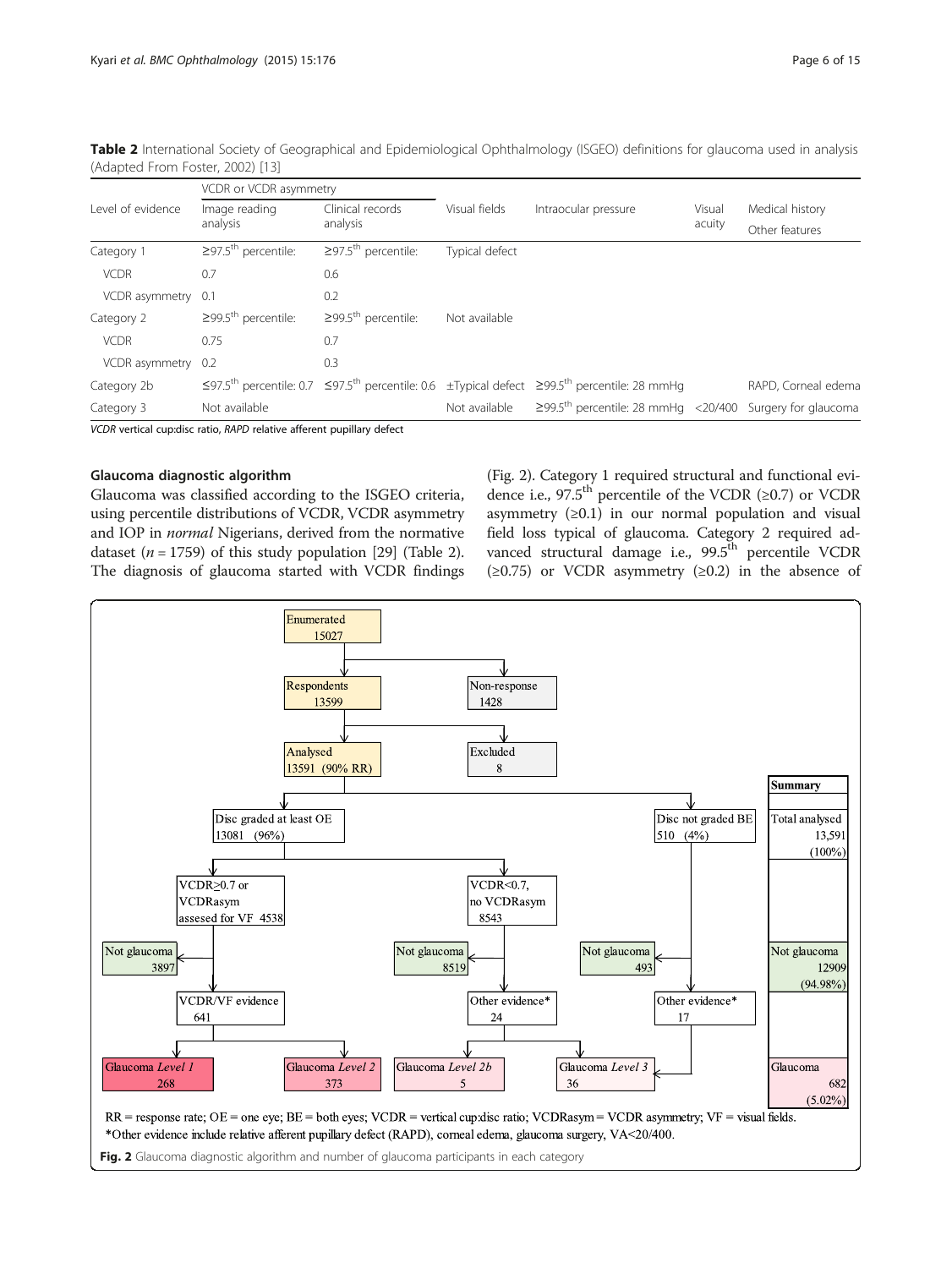<span id="page-6-0"></span>visual field evidence i.e., when a useful visual field result was not possible or available. Category 3 applied when the optic disc was not seen and visual field testing was not possible, and used: a) blindness (VA  $\langle 3/60 \rangle$  with the 99.5<sup>th</sup> percentile IOP ( $\geq$ 28 mmHg), or b) diagnosed with/being treated for glaucoma. An additional level of evidence (level 2b) was added where the optic disc was visualized but the VCDR was  $\langle 99.5^{th}$  percentile and visual fields were not available or if visual fields were interpreted as "unlikely glaucoma" but there were other compelling evidence such as RAPD, high IOP and/or corneal edema. Other glaucomatous optic nerve head features such as localized narrowing of the rim, optic disc hemorrhages, and retinal nerve fiber layer defects are not included in the ISGEO classification, and so individuals with these signs only (i.e., no visual field defects; IOP within the normal range for the study population) would not have been classified as having glaucoma. These cases were adjudicated by glaucoma specialists (RW and WN). A person was said to have glaucoma if there was glaucoma in one or both eyes.

#### Type of glaucoma

Glaucoma was classified as primary and secondary glaucoma. Primary glaucoma was classified as primary open-angle glaucoma (POAG) or primary angle-closure glaucoma (PACG) according to angle morphology viewed by gonioscopy. Glaucoma was classified as secondary where there was an underlying cause such as AC angle neovascularization, exfoliation, pigment dispersion, trauma, surgical procedure, couching or uveitis. The type was unclassified in eyes that did not have gonioscopy.

#### Data analysis and statistical methods

Visual acuities were categorized using the WHO classification of blindness and visual impairment with addition of a category for mild visual impairment (worse than 6/ 12 but up to 6/18). The classification uses presenting VA in the better seeing eye. Age was categorized in 10-year groups. Any ability to read and write was classified as literate. Ethnic groups represented by  $\geq 200$  participants were analyzed separately (i.e., Hausa, Yoruba, Igbo, Fulani, Kanuri, Nupe, Ijaw, Ibibio, Tiv and Urhobo). Ethnic groups with <200 participants were grouped as "Others" and analyzed collectively. Settlements with a population of ≤20,000 were classified as rural.

The percentile VCDR values used for classification of glaucoma in this study were derived from the photo VCDR grades of the 'normative' data. The percentile values for the distribution of the clinical VCDR records are included in Table [2](#page-5-0) for comparison.

Statistical analysis was performed using Stata (Stata/IC 13.0; Stata Corp, College Station, TX). A descriptive analysis of the study population was undertaken. Univariate analysis was performed to describe socio-demographic characteristics (age, gender, ethnic group, literacy and rural/urban place of residence). The age/sex-specific prevalence of glaucoma with 95 % confidence intervals (CI) was calculated taking account of additional variation introduced by the stratified cluster sampling design. Missing values were indicated and excluded in the analysis.

#### Results

A total of 15,027 adults aged ≥40 years were enumerated in 310 clusters, 13,591 (90 %) of whom were examined in 305 clusters. 6,397 participants had detailed eye examination, 3814 (59.6 %) of whom had images for VCDR assessment in both eyes and 817 (12.8 %) in one eye. Where there was no disc image (2624 eyes of 1329 [20.8 %] participants), clinical VCDR grade was used (Table 3). Reasons why there were no disc images are stated in Table [4.](#page-7-0) Photos were ungradable if no optic disc features could be assessed due to blur or wrong field definition. Clinical VCDR grades were also used in participants undergoing the basic eye examination only. In the whole study sample, a total of 25,289 (93 %) eyes of 13,081 (96 %) participants had photographic or clinical VCDR grades; 510 (4 %) participants did not have VCDR graded in both eyes (Fig. [2](#page-5-0)).

**Table 3** Summary of completeness of data for participants undergoing full examination ( $N = 6397$ )

|                       | Eye level data |      |          |      |          | Person level data |                   |               |      |           |  |
|-----------------------|----------------|------|----------|------|----------|-------------------|-------------------|---------------|------|-----------|--|
|                       | Right eye      |      | Left eye |      | All eyes |                   |                   | One/both eyes |      | Both eyes |  |
|                       | N              | $\%$ | Ν        | %    | Ν        | $\frac{0}{0}$     | N                 | %             | Ν    | $\%$      |  |
| Total                 | 6397           |      | 6397     |      | 12,794   |                   | 6397              |               | 6397 |           |  |
| Examination           |                |      |          |      |          |                   |                   |               |      |           |  |
| Van Herick's          | 5830           | 91.1 | 5821     | 91.0 | 11,651   | 91.1              | 5967              | 93.3          | 5684 | 88.9      |  |
| Intra-ocular pressure | 5496           | 85.9 | 5478     | 85.6 | 10,974   | 85.8              | 5638              | 88.1          | 5336 | 83.4      |  |
| Disc grading          |                |      |          |      |          |                   |                   |               |      |           |  |
| Photo                 | 4203           | 65.7 | 4242     | 66.3 | 8445     | 66.0              | 4631              | 72.4          | 3814 | 59.6      |  |
| Clinical              | 1320           | 20.6 | 1304     | 20.4 | 2624     | 20.5              | 1329              | 20.8          | 993  | 15.5      |  |
| None                  | 874            | 13.7 | 851      | 13.3 | 1725     | 13.5              | $\qquad \qquad =$ | $\equiv$      | 437  | 6.8       |  |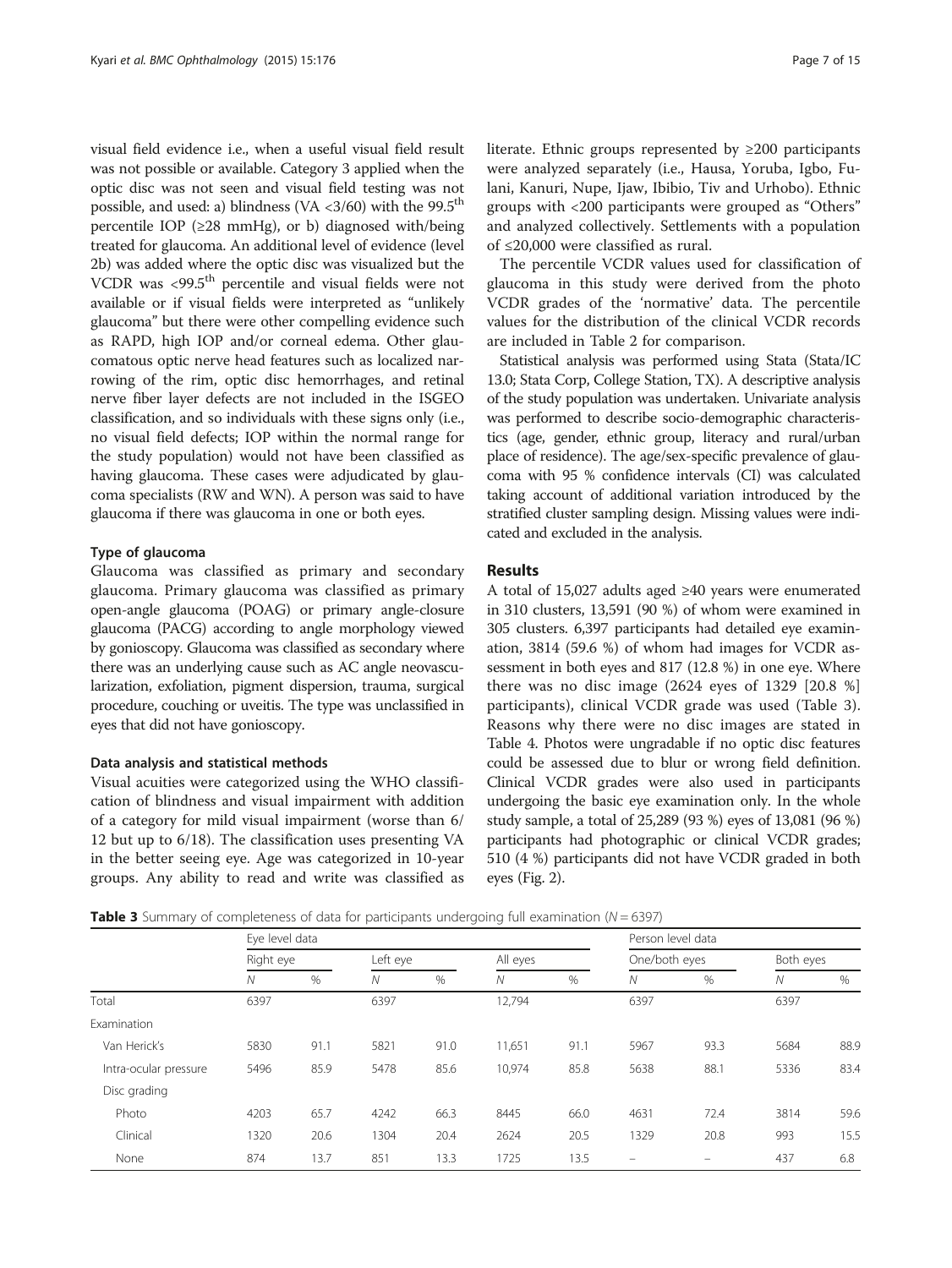| Reason                         | Right eye | Left eye | All eyes | %     |
|--------------------------------|-----------|----------|----------|-------|
| Eye disease                    |           |          |          |       |
| Cataract                       | 552       | 469      | 1021     | 24 %  |
| Corneal opacity                | 304       | 295      | 599      | 14 %  |
| Other ocular pathology         | 166       | 192      | 358      | 8 %   |
|                                |           |          | 1978     | 46 %  |
| Participants factors           |           |          |          |       |
| Uncooperative                  | 27        | 31       | 58       | 1%    |
| Other e.g., home visit         | 31        | 27       | 58       | 1%    |
|                                |           |          | 116      | 2 %   |
| Technical reasons              |           |          |          |       |
| Faulty camera                  | 471       | 472      | 943      | 22 %  |
| No electricity                 | 144       | 144      | 288      | 7 %   |
|                                |           |          | 1231     | 28 %  |
| Other                          |           |          |          |       |
| No reason stated               | 271       | 312      | 583      | 14 %  |
| Ungradable photos <sup>a</sup> | 228       | 213      | 441      | 10 %  |
|                                |           |          | 1024     | 24 %  |
| Total                          | 2194      | 2155     | 4349     | 100 % |

<span id="page-7-0"></span>Table 4 Reasons why there was no photo disc grading in 4349 (34 %) eyes among those who had full examination  $(n = 12,794 \text{ eV/s})$ 

<sup>a</sup>Photos were taken but VCDR could not be assessed because of blurred image due to media opacity or poor positioning of the participant

The kappa for inter-observer agreement on ophthalmologists' clinical measurement of VCDR within 0.1 was  $\kappa$  = 0.86 (almost perfect agreement) and classifying ≥0.6 or <0.6 was κ = 0.47 (moderate agreement). Overall, the inter-observer agreement between graders for the image VCDR grading at MEHRC was 99.7 %. The Bland-Altman limits of agreement between the clinical and the image VCDR measurements for 95 % of eyes were lower limit of −0.2 to upper limit of 0.3; and 93 % eyes had a difference of ≤0.25 between the two methods of VCDR measurement. In participants undergoing detailed eye examination  $(n = 6397)$ , 93 % and 88 % had VH AC depth estimation and IOP measurement in at least one eye, respectively (Table [3](#page-6-0)). With 94 % agreement, the kappa for correlation of gonioscopy (closed/open) Vs VH AC (grades 0–2/3–4) in 397 eyes with glaucoma was  $\kappa = 0.70$  (substantial agreement).

As shown in Fig. [2,](#page-5-0) 770 participants had  $VCDR \ge 0.7$  in one or both eyes and a further 3768 had VCDR asymmetry  $\geq$  0.1, thus a total of 4995 eyes in 4538 participants required visual field analysis (for level 1 evidence) which were available for 3016 (60.4 %) eyes of 2725 (60.1 %) persons. Glaucoma was diagnosed in 63 % (485/770) participants with VCDR ≥0.7/0.75, and in 4.1 % (156/3768) participants with VCDR asymmetry. Other participants were assessed for level 2b and level 3 evidence. The

|  |  | <b>Table 5</b> Classification of participants with glaucoma by levels of |  |  |  |
|--|--|--------------------------------------------------------------------------|--|--|--|
|  |  | evidence (as described in Table 2)                                       |  |  |  |

|                              | Participants with glaucoma |                |  |  |  |  |
|------------------------------|----------------------------|----------------|--|--|--|--|
| Level of evidence            | Number of participants     | Number of eyes |  |  |  |  |
| Category 1                   |                            |                |  |  |  |  |
| <b>VCDR</b>                  | 155 (22.7 %)               | 197 (20.8 %)   |  |  |  |  |
| VCDR asymmetry               | 113 (16.6 %)               | 113 (11.9 %)   |  |  |  |  |
| Total                        | 268 (39.3 %)               | 310 (32.7 %)   |  |  |  |  |
| Category 2                   |                            |                |  |  |  |  |
| <b>VCDR</b>                  | 330 (48.4 %)               | 511 (53.8 %)   |  |  |  |  |
| VCDR asymmetry               | 43 (6.3 %)                 | 43 (4.5 %)     |  |  |  |  |
| Total                        | 373 (54.7 %)               | 554 (58.3 %)   |  |  |  |  |
| Category 2b                  | 5 (0.7 %)                  | 10 (1.0 %)     |  |  |  |  |
| Category 3                   | 36 (5.3 %)                 | 76 (8.0 %)     |  |  |  |  |
| Total glaucoma               | 682 (100 %)                | 950 (100.0 %)  |  |  |  |  |
| VCDR vertical cup:disc ratio |                            |                |  |  |  |  |

diagnosis of glaucoma was made in a total of 950 eyes of 682 participants - by photo VCDR in 352 (51.6 %),

clinical VCDR in 294 (43.1 %) and the disc was not seen in 36 (5.3 %). Thus, glaucoma diagnosis was made by level 1 evidence in 268 (39.3 %), level 2 evidence in 373 (54.7 %), level 2b in 5 (0.7 %) and level 3 in 36 (5.3 %) participants (Table 5).

#### Prevalence and types of glaucoma

The prevalence of glaucoma of all types was 5.02 % (95 % CI 4.60–5.47 %). The prevalence increased with increasing age and was higher in males, those who were not literate and the Igbo ethnic group (Table [6\)](#page-8-0). These differences were statistically significant. The age-specific prevalence and the magnitude of glaucoma in Nigeria derived by direct standardization with the 2012 Nigeria population are shown in Table [7.](#page-9-0) There are estimated to be 1.2 million Nigerians aged ≥40 years with glaucoma.

Among the 243 participants with primary glaucoma classified according to pathophysiology based on AC angle morphology by gonioscopy, 208 (86 %) were classified as POAG and 35 (14 %) as PACG (Table [8\)](#page-9-0). PACG was more common in women but the difference was not statistically significant ( $p = 0.08$ ). There were no differences in age, ethnic distribution or rural/urban place of residence between the two groups. Additionally, there was no statistically significant difference in awareness of having glaucoma ( $p = 0.55$ ): 1 in 8 of those with POAG and 1 in 12 of those with PACG knew they had the disease. IOPs were higher in PACG than POAG: the mean IOP was 34 mmHg, standard deviation (SD) 13 in PACG and 27 mmHg, SD 11 in POAG ( $p$  <0.001).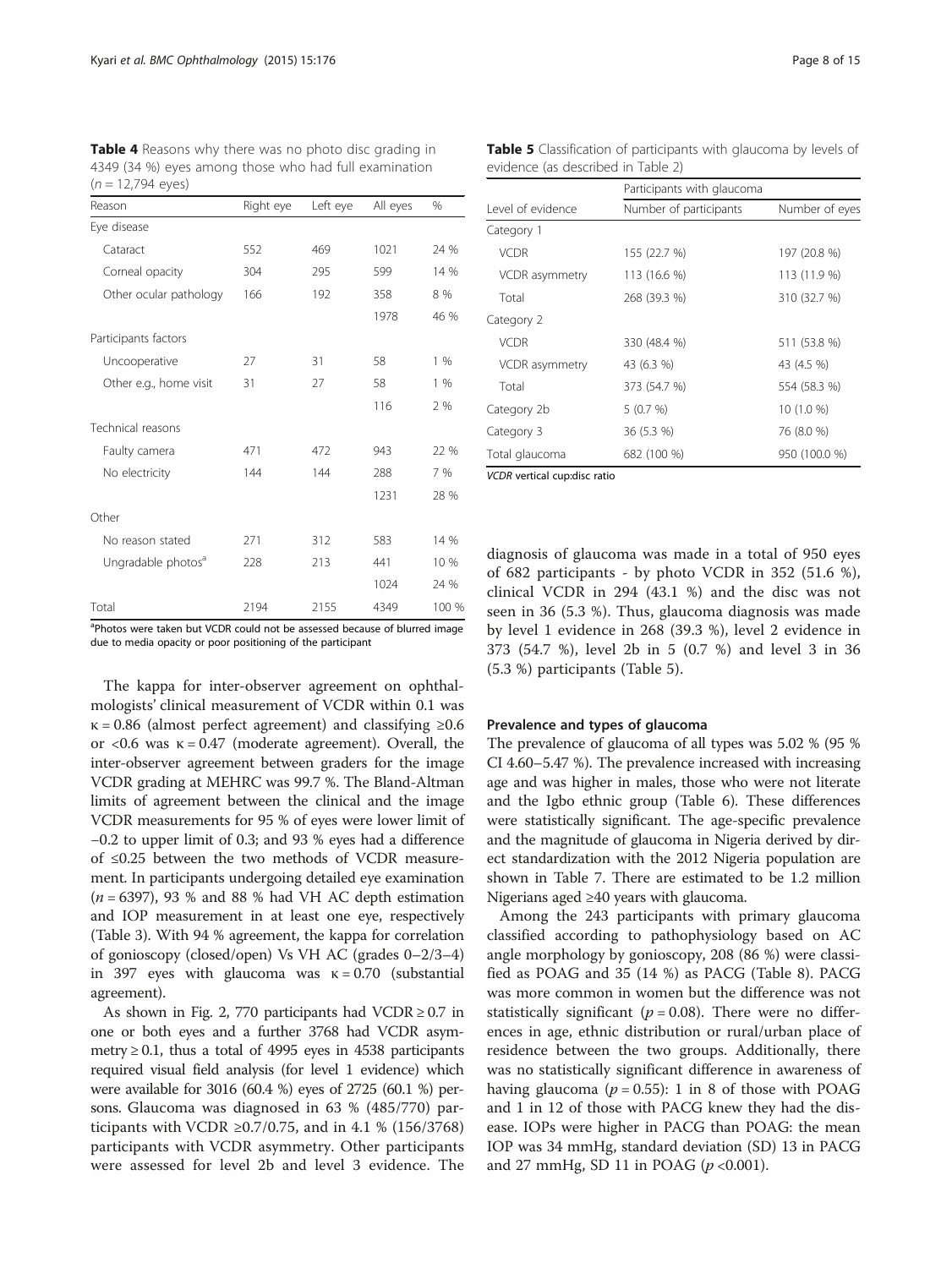|                           |            | Total          | Participants with glaucoma |       |                |
|---------------------------|------------|----------------|----------------------------|-------|----------------|
|                           |            | $\cal N$       | ${\cal N}$                 | $\%$  | 95 % CI        |
| Total                     |            | 13,591 (100 %) | 682                        | 5.02  | $4.60 - 5.47$  |
| Socio-demographic factors |            |                |                            |       |                |
| Age group (years)         | $40 - 49$  | 4889           | 93                         | 1.90  | $1.55 - 2.33$  |
|                           | $50 - 59$  | 3577           | 130                        | 3.63  | $3.03 - 4.36$  |
|                           | $60 - 69$  | 2773           | 178                        | 6.42  | $5.50 - 7.48$  |
|                           | $70 - 79$  | 1653           | 178                        | 10.77 | $9.24 - 12.52$ |
|                           | $80 +$     | 699            | 103                        | 14.74 | 12.31-17.54    |
|                           |            |                |                            |       | p < 0.001      |
| Gender                    | Female     | 7345           | 328                        | 4.47  | $3.98 - 5.00$  |
|                           | Male       | 6246           | 354                        | 5.67  | $5.05 - 5.47$  |
|                           |            |                |                            |       | $p = 0.002$    |
| Ethnic group <sup>a</sup> | Hausa      | 3375           | 130                        | 3.85  | $3.00 - 4.93$  |
|                           | Yoruba     | 2669           | 156                        | 5.84  | $4.94 - 6.90$  |
|                           | Igbo       | 1918           | 149                        | 7.77  | $6.57 - 9.16$  |
|                           | Fulani     | 840            | 30                         | 3.57  | $2.53 - 5.01$  |
|                           | Kanuri     | 353            | 18                         | 5.10  | $3.40 - 7.58$  |
|                           | Tiv        | 342            | 11                         | 3.22  | $2.29 - 4.51$  |
|                           | ljaw       | 251            | 15                         | 5.98  | $4.46 - 7.96$  |
|                           | Urhobo     | 245            | $\overline{7}$             | 2.86  | $1.50 - 5.37$  |
|                           | Ibibio     | 212            | 12                         | 5.66  | $2.35 - 13.03$ |
|                           | Nupe       | 211            | 11                         | 5.21  | $3.41 - 7.88$  |
|                           | Others     | 3117           | 139                        | 4.46  | $3.72 - 5.33$  |
|                           |            |                |                            |       | p < 0.001      |
| Literacy                  | Literate   | 5925           | 248                        | 4.19  | $3.60 - 4.86$  |
|                           | Illiterate | 7666           | 434                        | 5.66  | 5.14-6.23      |
|                           |            |                |                            |       | $p = 0.001$    |
| Place of residence        | Rural      | 10,540         | 520                        | 4.93  | $4.46 - 5.46$  |
|                           | Urban      | 3051           | 162                        | 5.31  | $4.47 - 6.30$  |
|                           |            |                |                            |       | $p = 0.473$    |
| Visual status             | Not blind  | 13,022         | 546                        | 4.19  | $3.83 - 4.59$  |
|                           | Blind      | 569            | 136                        | 23.90 | 20.24-27.99    |
|                           |            |                |                            |       | p < 0.001      |

#### <span id="page-8-0"></span>**Table 6** Socio-demographic characteristics of participants with glaucoma in the study population

 $CI = confidence$  interval

<sup>a</sup>58 missing values excluded

#### Other findings

Only 5.6 % (38/682) of all participants with glaucoma knew they had the condition. The commonest causes of secondary glaucoma ( $n = 53$  participants) were couching (an ancient, traditional non-medical manipulation of the crystalline lens; 38 %), trauma (21 %), uveitis (19 %) and following intracapsular cataract surgery (17 %). Over a third of the eyes with glaucoma (365; 38 %) had a presenting VA worse than 3/60; and 1 in every 5 persons with glaucoma (136; 20 %) was blind (VA worse than 3/60 in the better eye). In 68 % of the 136 blind with glaucoma, the main cause of blindness was attributable to glaucoma. Among the 40–49 year-group with glaucoma, 13 % were blind, and this age-specific proportion of blindness among glaucoma participants increased with age to 30 % in the 80+ years age-group.

Figure [3](#page-10-0) shows the distribution of IOP in all eyes: the mean IOP was 14 mmHg, SD 4 in the non-glaucomatous eyes compared to 23 mmHg, SD 12 in the glaucoma eyes. The difference in the mean values was statistically significant ( $p$  <0.001). The modal IOP was 12 mmHg in both groups. There were three different peaks at 12, 28 and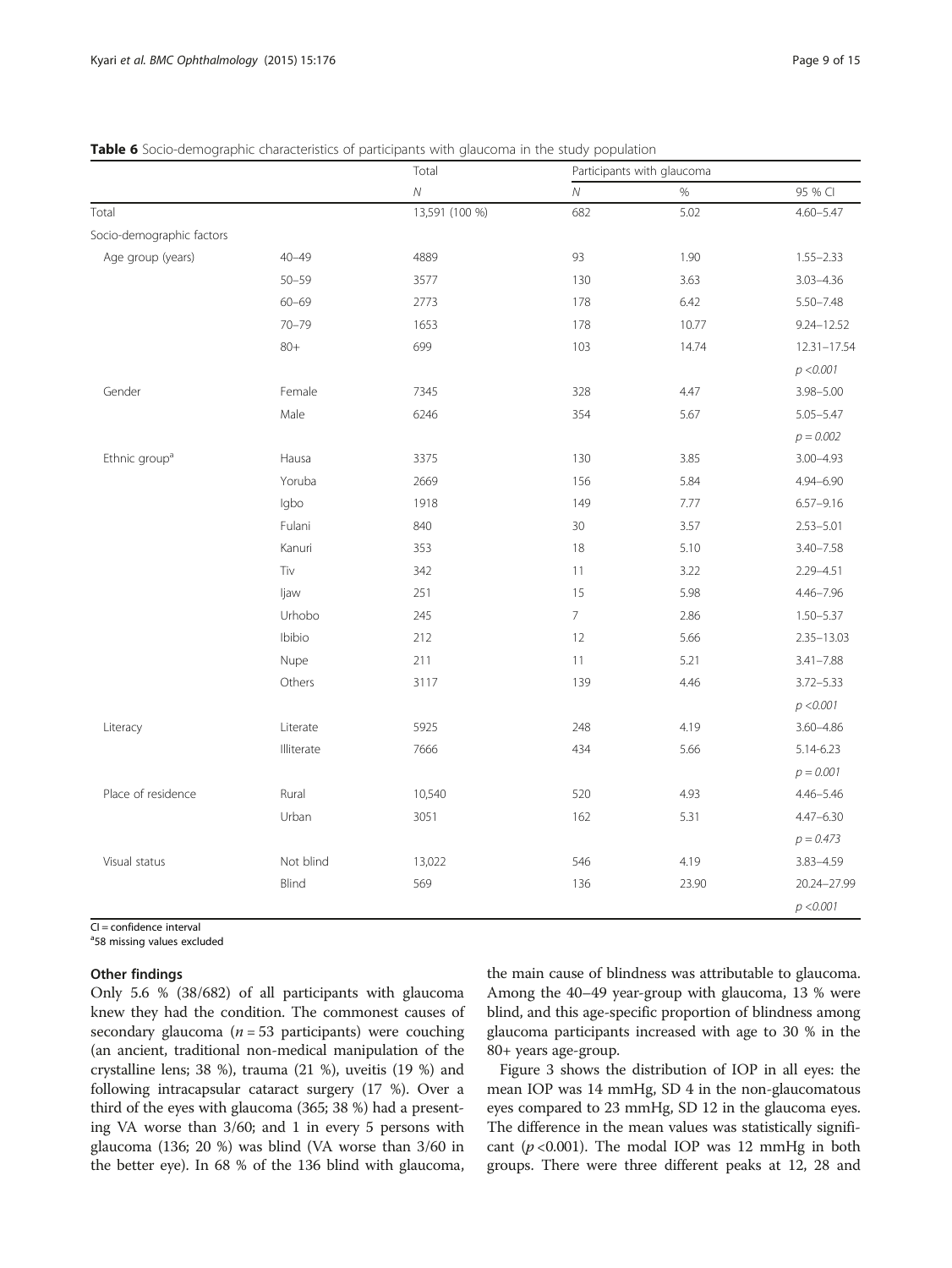|                   | Study sample |       |     | Prevalence of glaucoma | Magnitude of glaucoma |                                |                   |
|-------------------|--------------|-------|-----|------------------------|-----------------------|--------------------------------|-------------------|
|                   |              |       |     | Crude rate             |                       | Age-adjusted rate <sup>a</sup> | Estimated numbers |
|                   | N            | %     | N   | %                      | %                     | 95 % CI                        |                   |
| Age group (years) |              |       |     |                        |                       |                                |                   |
| 40-49             | 4889         | 35.97 | 93  | 1.90                   | 1.51                  | $1.96 - 2.94$                  | 166,308           |
| $50 - 59$         | 3577         | 26.32 | 130 | 3.63                   | 3.69                  | 2.98-4.29                      | 232,792           |
| $60 - 69$         | 2773         | 20.40 | 178 | 6.42                   | 8.85                  | $3.99 - 5.43$                  | 318,689           |
| $70 - 79$         | 1653         | 12.16 | 178 | 10.77                  | 16.85                 | $5.91 - 8.00$                  | 321,820           |
| $80 +$            | 699          | 5.14  | 103 | 14.74                  | 12.32                 | 14.72-20.98                    | 181,807           |
| Total             | 13,591       | 100   | 682 | 5.02                   | 5.02                  | $4.60 - 5.47$                  | 1,221,416         |

<span id="page-9-0"></span>Table 7 Age-standardized glaucoma prevalence rates

CI confidence interval

<sup>a</sup>Standardized with the 2012 Nigeria population

50 mmHg in the IOP distribution of the eyes with glaucoma. About half (56 %) of the eyes with glaucoma had IOP ≤22 mmHg. Conversely, 4 % had IOP >21 mmHg but did not have glaucoma.

#### **Discussion**

The Nigeria Blindness Survey was the largest, national population-based survey of eye disease in an ethnically diverse, indigenous black African population, giving precise estimates of the prevalence of glaucoma. The sample was nationally representative by age, gender, ethnicity, rural/ urban residence and socioeconomic status [[24](#page-13-0)], with a high response rate and the results are generalizable to the whole country and also to people of the West African diaspora around the world whose predecessors were victims of the slave trade e.g., African Caribbean and African American people. Though now genetically mixed to varying extent, our study population is likely to have the same genetic determinants of the glaucoma seen in those populations. Additional strengths are the standardized protocol, the same clinicians and equipment were used throughout the study, and photographic VCDR grading was performed by the MEHRC, an independent, internationally recognized reading center. Furthermore, the centile values for VCDR and IOP distribution in the population used to define glaucoma were derived from the same study population.

Table 8 Proportion of the different types of glaucoma in the Nigeria National Survey of Blindness and Visual Impairment

| Proportion of glaucoma |       |  |  |  |
|------------------------|-------|--|--|--|
| N                      | $\%$  |  |  |  |
| 682                    | 100.0 |  |  |  |
| 208                    | 30.5  |  |  |  |
| 35                     | 5.1   |  |  |  |
| 53                     | 7.8   |  |  |  |
| 386                    | 56.6  |  |  |  |
|                        |       |  |  |  |

POAG primary open angle glaucoma, PACG primary angle-closure glaucoma <sup>a</sup> All glaucoma prevalence is 5.02 % (95 % CI 4.60-5.47 %)

<sup>b</sup>No data on gonioscopy, thus not classified by anterior chamber angle morphology

The survey indicates that 1.1 to 1.4 million adults in Nigeria have glaucoma, most of whom are not aware that they have the disease. One in every 20 Nigerians aged 40 years and above has glaucoma, and one in five being blind. There are approximately 8500 people aged 40 years and above with glaucoma per million population. The high prevalence and high rate of blindness confirm glaucoma to be of public health importance and should become a priority among healthcare planners and policy makers, emphasizing the need for glaucoma care pathways for early detection and treatment to prevent blindness. In Nigeria, 8 % of glaucoma was secondary, with over half of these following procedures for cataract, particularly couching, which is still widely practiced in Nigeria despite very poor visual outcomes [\[30](#page-13-0)]. This underscores the need for high quality, affordable and accessible cataract surgical services. The findings have public health implications for other countries in sub-Saharan Africa which share similar socio-demographic characteristics.

The prevalence of glaucoma in Nigeria is similar to that in Temba, South Africa [[20](#page-13-0)], slightly higher than in South African Zulus [[19](#page-13-0)] and in Kongwa, Tanzania [\[18](#page-13-0)] but lower than in Tema, Ghana [\[21](#page-13-0)] and Akinyele, SW Nigeria [[22](#page-13-0)]. Although these surveys were undertaken in localized populations, there seems to be an emerging pattern with the prevalence being higher in West Africa than in South Africa which in turn is higher than in East Africa. The Ghana study [[21](#page-13-0)] had a high proportion of Level 1 diagnosis (87.2 %) compared with our study (39.3 %) as in Nigeria there were high rates of cataract and other pathology which precluded visual field assessment. As Level 2 requires evidence of more advanced structural damage our estimates for Nigeria are, therefore, minimum estimates.

The prevalence of glaucoma in Nigeria is lower than that of POAG reported from Barbados (6.7 %, 95 % CI 6.3–7.8) [[17](#page-13-0)], being similar to black populations in the United States of America (USA) [\[15\]](#page-13-0) but slightly higher than in Asian populations [[31](#page-13-0)–[38\]](#page-13-0) and much higher than white populations in the USA [\[15, 39\]](#page-13-0), Australia [\[40\]](#page-13-0) and Europe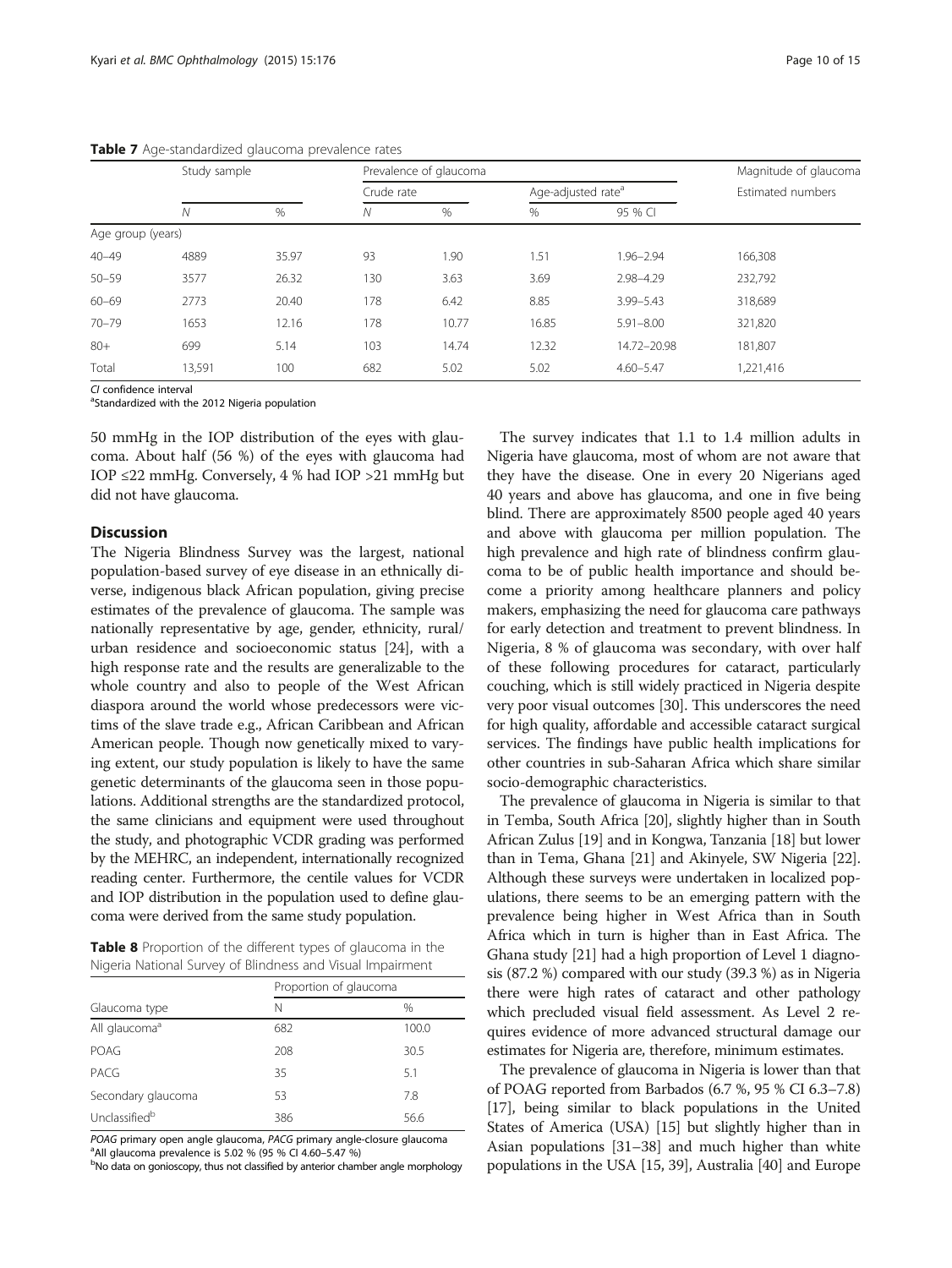<span id="page-10-0"></span>

[[41](#page-13-0)–[44\]](#page-13-0). The prevalence of glaucoma in Nigeria is also higher than in Brazil [[45](#page-13-0)], Iran [\[46\]](#page-13-0), indigenous populations in Australia [\[47\]](#page-13-0) and Qatar [\[48\]](#page-13-0). Regional/racial variations in prevalence have been attributed to genetic and possible environmental differences [[49](#page-13-0), [50\]](#page-13-0). Susceptibility gene loci significantly associated with POAG and genes involved in IOP regulation have been studied in some African populations [\[51, 52](#page-14-0)]. In Nigeria, the Igbo, a rather homogenous ethnic group, had the highest prevalence of glaucoma which may also reflect genetic susceptibility.

The relatively high age-specific prevalence of glaucoma in 40–49 year olds in Nigeria and the high proportion of glaucoma blindness suggest severity at an earlier age [\[15](#page-13-0), [17](#page-13-0), [21, 22](#page-13-0)] and more aggressive course [[53](#page-14-0)] in Blacks than in Caucasians [\[41](#page-13-0), [42, 44\]](#page-13-0) and some Asian populations [[33, 34](#page-13-0)] over and above lack of diagnosis and treatment since the high proportions of undiagnosed glaucoma are relatively similar (Table [9\)](#page-11-0). However, this could also be the natural history signifying poor access to treatment. Additionally, because of the earlier age of onset and longer years with untreated glaucoma, the risk of going blind would be much greater. The racial/regional disparity in disease severity may be attributed to additional factors such as inflammation [\[54](#page-14-0), [55](#page-14-0)] and the different peaks of IOP in eyes with glaucoma may indicate genetic susceptibility at varying levels of IOP. However, these interpretations are speculative and warrant further research.

The classification of glaucoma by pathophysiological mechanism based on angle morphology is important because POAG and PACG have different natural histories and different management strategies. In Nigeria POAG was the commonest type of glaucoma, as reported in other black populations [[3,](#page-12-0) [15](#page-13-0)–[22](#page-13-0), [45](#page-13-0)].

It is acknowledged that communities in Nigeria, where prior diagnosis of glaucoma is low, have extremely little knowledge about glaucoma. Questions were, therefore, not asked on whether first-degree relatives had glaucoma as participants would be highly unlikely to know. In addition, the ISGEO classification does not take firstdegree relatives into account.

It is noteworthy that at least half of the glaucoma eyes had an IOP less than the mean +2SD IOP (22 mmHg) of non-glaucoma participants. The important implication is that IOP is unable to differentiate between those with glaucoma and those without glaucoma.

A limitation of this study is that the 'gold standard' Humphrey field analyzer was not used as, unlike the portable FDT perimeter, it would not have been feasible to transport it to all examination centers especially in the terrain and environment of the survey. Nevertheless, we had an acceptable and reproducible test of visual function based on the central 20° field of vision. Another limitation was that pachymetry was not done. The data would have added more information on corneal thickness in relation to glaucoma. Interestingly, in the Barbados Eye Studies, corneal thickness tended to be thinner in the black participants than in the white participants but was not correlated to IOP [\[56\]](#page-14-0). However, as corneal thickness decreased, there was a higher likelihood of incident OAG [\[57\]](#page-14-0). Also, not all participants had dilated disc assessment or photographic disc grading as this was not possible given the large sample size of the study. The fundus camera produced non-stereoscopic images and monocular clues were used to determine optic disc and cup boundaries. Though this may have led to misclassification, most of the cases classified as glaucoma in this survey were "barn-door". Even though there is a tendency for non-stereoscopic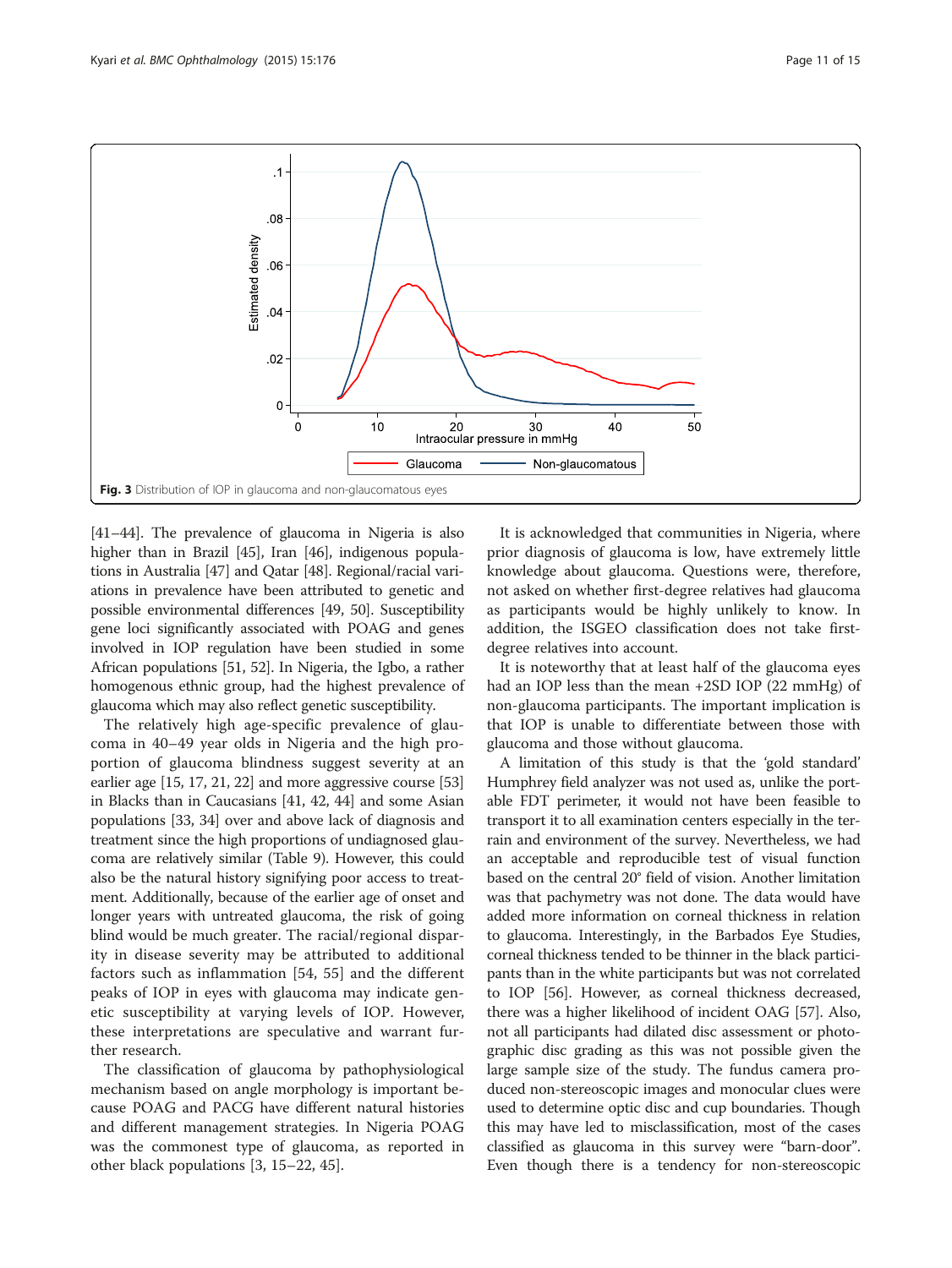| Study population      | Examined          | Prevalence of glaucoma |                                |                          | Undiagnosed              | Proportion     | Reference  |
|-----------------------|-------------------|------------------------|--------------------------------|--------------------------|--------------------------|----------------|------------|
|                       | (response rate %) | $\mathsf{n}$           | All glaucoma %<br>(95 % CI)    | 40-49 years age-specific | glaucoma (%)             | blind (%)      |            |
| Nigeria, National     | 13,951 (90)       | 682                    | $5.0(4.6-5.5)$                 | $1.9(1.6-2.3)$           | 94                       | 20             | This study |
| Africa                |                   |                        |                                |                          |                          |                |            |
| Kongwa, Tanzania      | 3247 (89)         | 135                    | $4.2$ (3.5-4.9)                | $1.7(1.1-2.5)$           | 98                       | 14             | $[18]$     |
| Hlabisa, South Africa | 1005 (90)         | 41                     | $4.5(3.2-6.1)$                 | $1.2(0.2 - 3.4)$         | 90                       |                | $[19]$     |
| Temba, South Africa   | 839 (75)          | 55                     | $5.3(3.9 - 7.1)$               | 1.1 <sup>b</sup>         | 87                       |                | $[20]$     |
| Tema, Ghana           | 5603 (82)         | 32                     | $6.5(5.8-7.1)$                 | $3.2(2.7-4.1)$           | 97                       | $\mathsf{3}$   | $[21]$     |
| Akinyele, Nigeria     | 811 (90)          | 59                     | $7.3(5.5-9.1)$                 | $4.6(2.1 - 7.1)$         | 90                       | 6              | $[22]$     |
| Asia                  |                   |                        |                                |                          |                          |                |            |
| Qatar                 | 3149 (97)         | 67                     | $1.7(1.7-1.8)$                 | 1.45 <sup>b</sup>        | 51                       | 6              | $[48]$     |
| Yazd, Iran            | 1990 (86)         | 87                     | $4.4(3.3-5.4)$                 | $1.6(0.8-2.4)$           | 90                       |                | $[46]$     |
| Chinese, Singapore    | 1232 (72)         | 45                     | 3.2 $(2.3-4.1)^a$              | $1.1(0.2-4.8)$           | 62                       |                | $[31]$     |
| Chinese, Singapore    | 3353 (73)         | 134                    | 3.2 $(2.7-3.9)$ <sup>a</sup>   | 0.7 <sup>b</sup>         | 85                       | 10             | $[38]$     |
| Malay, Singapore      | 3280 (79)         | 150                    | 3.4 $(3.3-3.5)^a$              | 2.2 <sup>b</sup>         | 92                       | 10             | $[36]$     |
| Indian, Singapore     | 3400 (76)         | 78                     | $1.9(1.5-2.5)^a$               | 1.3 <sup>b</sup>         | 72                       | 10             | $[35]$     |
| Beijing, China        | 4439 (83)         | 158                    | $3.7(3.1 - 4.2)$               | $2.2(1.5-3.0)$           | $\overline{\phantom{a}}$ | $\overline{2}$ | $[37]$     |
| Kailu, China          | 5197 (87)         | 169                    | 2.9 $(2.0-3.8)^a$              | $2.0(1.3-2.7)$           | 66                       | $\overline{7}$ | $[32]$     |
| Bhaktapur, Nepal      | 3991 (83)         | 75                     | $1.8$ $(1.7-1.9)$ <sup>a</sup> | 0.3 <sup>b</sup>         | 96                       | $\overline{2}$ | $[33]$     |
| Central India         | 4711 (80)         | 122                    | $3.5(2.8-4.1)$                 | $1.0(0.5-1.6)$           | $\qquad \qquad -$        | $\mathbf{1}$   | $[34]$     |
| Australia             |                   |                        |                                |                          |                          |                |            |
| Indigenous, Australia | 1061 (64)         | 26                     | $2.2(1.6-3.6)$                 | $1.5(0.4-2.5)$           | 81                       | 12             | $[47]$     |
| Europe                |                   |                        |                                |                          |                          |                |            |
| Ponza, Italy          | 1034 (84)         | 39                     | 3.8 <sup>b</sup>               | $0(0.0-1.7)$             |                          |                | $[42]$     |
| Egna-Neumarkt, Italy  | 4297 (74)         | 121                    | 2.9 <sup>b</sup> approx        | 0.5 <sup>b</sup>         |                          |                | $[41]$     |
| Wroclaw, Poland       | 4853 (83)         | 79                     | $1.6(1.3-2.0)$                 | $0.4(0.1-1.1)$           | 71                       |                | $[44]$     |

<span id="page-11-0"></span>Table 9 Prevalence of Glaucoma in some population-based studies for age ≥40 years

CI confidence interval <sup>a</sup>Adjusted rates

<sup>b</sup>95 % confidence interval not reported

assessments to yield slightly varied optic disc parameters [[58](#page-14-0), [59\]](#page-14-0), these differences were inconsistent and the agreement between stereoscopic and non-stereoscopic VCDR assessment were generally extremely good and repeatable [[58](#page-14-0)]. A further limitation was that the fundus camera was not calibrated for disc size so VCDRs could not be adjusted for disc size. Technical difficulties in the field (faulty camera or generator) meant that disc images were not obtained in 616 participants when needed. High humidity damaged the mirror coating of gonioscopy lenses so that some eligible participants did not have gonioscopy performed and VH AC angle estimation was used instead. Hence, the proportions for angle-closure glaucoma and open-angle glaucoma were obtained only from participants that had gonioscopy. Additionally, lack of indentation gonioscopy, use of a one-mirror gonioscopy lens, and defining open-angle glaucoma as a visible Schwalbe's line

may have led to some misclassification of the type of glaucoma. The survey protocol indicated detailed eye examination of those with VCDR asymmetry of ≥0.2 whereas the asymmetry required for Level 1 diagnosis in later analysis was found to be 0.1. In individuals with VCDR asymmetry between 0.1 and 0.2, the diagnosis of glaucoma was based on the presence of glaucomatous visual fields. The ISGEO classification system is designed to identify moderate, severe glaucoma and those blind from glaucoma and therefore glaucoma 'suspects' and those with early disease may not have been captured. Our estimate is, therefore, a minimal estimate.

One survey team inadvertently used the C-20-1 FDT screening mode in 141 clusters. The C-20-1 mode has greater specificity and is less likely to misclassify a normal field. The C-20-5 has higher sensitivity at detecting early defects at the expense of lower specificity. To overcome

<sup>–</sup> no data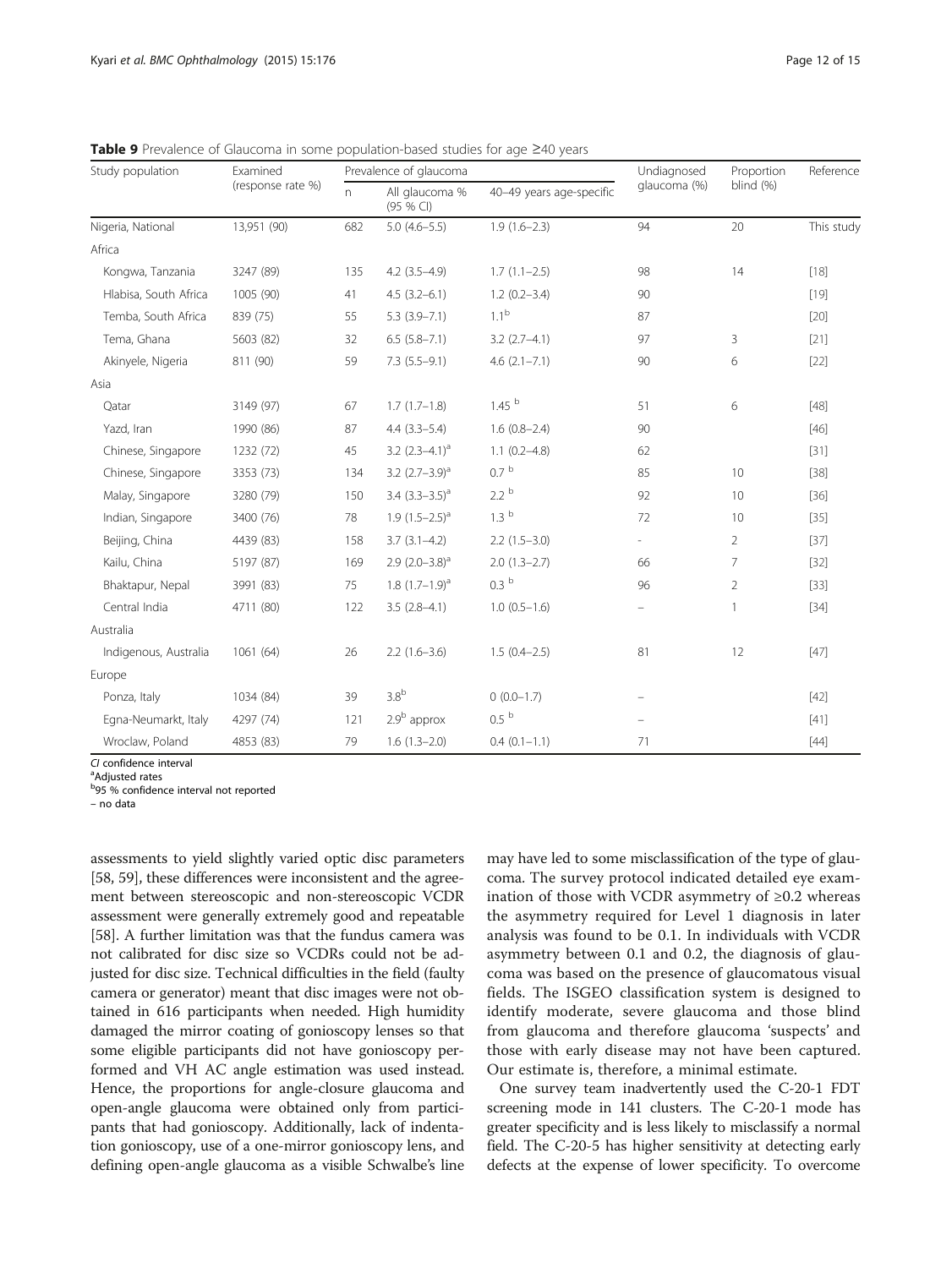<span id="page-12-0"></span>the difference visual fields were classified according to the probability of pattern deviation and were equalized for the 2 screening modes.

Having described the high prevalence and distribution of glaucoma in this comprehensive and representative study, we are obliged to recommend a strategy for the prevention blindness and visual impairment from glaucoma in Nigeria and more widely in West Africa. The clinical care of glaucoma in Nigeria remains challenging and we suggest a top-down approach [\[60](#page-14-0)].

#### Conclusion

This nationally representative survey in Nigeria indicates a high prevalence of glaucoma, with ethnic variation, severity at an earlier age and high rates of blindness. The latter is likely to reflect an aggressive natural history as well as lack of awareness of the condition and low levels of treatment. Most glaucoma in Nigeria is POAG with a high proportion of secondary glaucoma being the consequence of procedures for cataract. The findings shed light on the more severe and prevalent disease seen in black communities of the West African diaspora around the world and quantify the enormous challenge of preventing blindness from glaucoma in West Africa and in people of this ethnic origin. Public health control strategies with high quality integrated glaucoma care services will be required to reduce morbidity and blindness.

#### Abbreviations

AC: anterior chamber; BIO: binocular indirect ophthalmoscopy; CI: confidence interval; FDT: frequency doubling technology; GPZ: geo-political zone; IOP: intraocular pressure; ISGEO: International Society of Geographical and Epidemiological Ophthalmology; MEHRC: Moorfields Eye Hospital Reading Centre; NC: North central; NE: North east; NW: North west; OAG: open-angle glaucoma; PACG: primary angle-closure glaucoma; PDP: pattern deviation plot; POAG: primary open-angle glaucoma; RAPD: relative afferent pupillary defect; SD: standard deviation; SE: South east; SS: South south; SW: South west; TDP: total deviation plot; VA: visual acuity; VCDR: vertical cup:disc ratio; VH: Van Herick's; WHO: World Health Organization.

#### Competing interests

No conflicting relationship exists for any author.

#### Authors' contributions

FK developed the study concept and design, carried out acquisition of data, performed the statistical analysis and interpretation of data, drafted the manuscript, obtained funding and is accountable for all aspects of the work. GE carried out acquisition and interpretation of data and revised the manuscript for important intellectual content. MR participated in acquisition and interpretation of data and revised the manuscript for important intellectual content. PS involved in developing the study design, participated in interpretation of data, revised the manuscript for important intellectual content and was involved in the study supervision. RW was involved in developing the study design, participated in the interpretation of data, helped in drafting the manuscript, revised the manuscript for important intellectual content and was involved in the study supervision and coordination. WN was involved in developing the study design, participated in the interpretation of data, revised the manuscript for important intellectual content and was involved in the study supervision and coordination. GM was involved in developing the study concept and design, acquisition and interpretation of data, revised the manuscript for important intellectual content and was involved in the study supervision and coordination. CE was involved in developing the study concept and design,

acquisition and interpretation of data, drafting of the manuscript, revised the manuscript for important intellectual content, lead the study supervision and coordination, obtained funding and is accountable for all aspects of the work. All authors read and approved the final version of the manuscript.

#### Acknowledgment

The Nigeria National Blindness and Visual Impairment Study Group also consisted of:

1. Abdullahi Imam. Ministry of Health, Minna, Niger State, Nigeria. 2. Adenike Abiose. International Agency for Prevention of Blindness, Africa Region, Ibadan, Nigeria.

3. Christian Ezelum. Ministry of Health, Awka, Anambra State, Nigeria.

4. Hannah Faal. Africa Vision Research Institute, Durban, South Africa. 5. Mohammed M Abdull. Abubakar Tafawa Balewa University Teaching

Hospital, Bauchi, Nigeria.

6. Olufunmilayo O Bankole. Lions Eye Centre, Isolo General Hospital, Lagos State, Nigeria.

7. Pak Sang Lee. Institute of Ophthalmology, University College London, London, UK

8. Tafida Abubakar. Ministry of Health, Dutse, Jigawa State, Nigeria.

#### Previous presentation

Some information in this paper was presented in part at the World Ophthalmology Conference (WOC), Abu Dhabi, February 2012.

#### Data availability statement

Data is currently with the authors as work is on-going but will be deposited at the Federal Ministry of Health, Nigeria:

Dr Ngozi R. C. Azodoh, Director; Health Planning, Research and Statistics, Federal Ministry of Health, Abuja, Nigeria; Email address: ngoziazodoh@yahoo.com.

#### Sources of funding and financial support

The Nigeria National Blindness and Visual Impairment Survey was supported by Sightsavers International ([http://www.sightsavers.org/\)](http://www.sightsavers.org/), CBM [\(http://](http://www.cbm.org/) [www.cbm.org/\)](http://www.cbm.org/), Velux Stiftung [\(http://www.veluxstiftung.ch/home/](http://www.veluxstiftung.ch/home/index.php) [index.php\)](http://www.veluxstiftung.ch/home/index.php) and the Nigeria Federal and State Governments in Nigeria. The data analysis and writing was supported by the Fred Hollows Foundation ([http://www.hollows.org.au/\)](http://www.hollows.org.au/) for FK.

Richard Wormald is funded in the UK by financial support from the Department of Health through the award made by the National Institute for Health Research to Moorfields Eye Hospital NHS Foundation Trust and UCL Institute of Ophthalmology for a Specialist Biomedical Research Centre for Ophthalmology.

The funding organizations had no role in the study design, conduct of this research, data analysis, decision to publish, or preparation of the manuscript.

#### Author details

<sup>1</sup>International Centre for Eye Health (ICEH), Clinical Research Department, London School of Hygiene and Tropical Medicine (LSHTM), Keppel Street, London WC1E 7HT, UK. <sup>2</sup>Department of Ophthalmology, College of Health Sciences (CHS), University of Abuja, Abuja, Nigeria. <sup>3</sup>Vision Health Services, Ikeja, Lagos State, Nigeria. <sup>4</sup>Prevention of Blindness Union, Riyadh, Saudi Arabia. <sup>5</sup>Bristol Eye Hospital, University Hospitals, Bristol NHS Foundation Trust, Bristol, UK. <sup>6</sup>Moorfields Eye Hospital, London, United Kingdom. <sup>7</sup>Indian Institute of Public Health, Public Health Foundation of India, Hyderabad, Andhra Pradesh, India.

#### Received: 2 July 2015 Accepted: 24 November 2015 Published online: 12 December 2015

#### References

- Pascolini D, Mariotti SP. Global estimates of visual impairment: 2010. Br J Ophthalmol. 2012;96:614–8.
- 2. Cook C. Glaucoma in Africa: size of the problem and possible solutions. J Glaucoma. 2009;18:124–8.
- 3. Kyari F, Abdull MM, Bastawrous A, Gilbert CE, Faal H. Epidemiology of glaucoma in Sub-Saharan Africa: Prevalence, incidence and risk factors. Middle East Afr J Ophthalmol. 2013;20:111–25.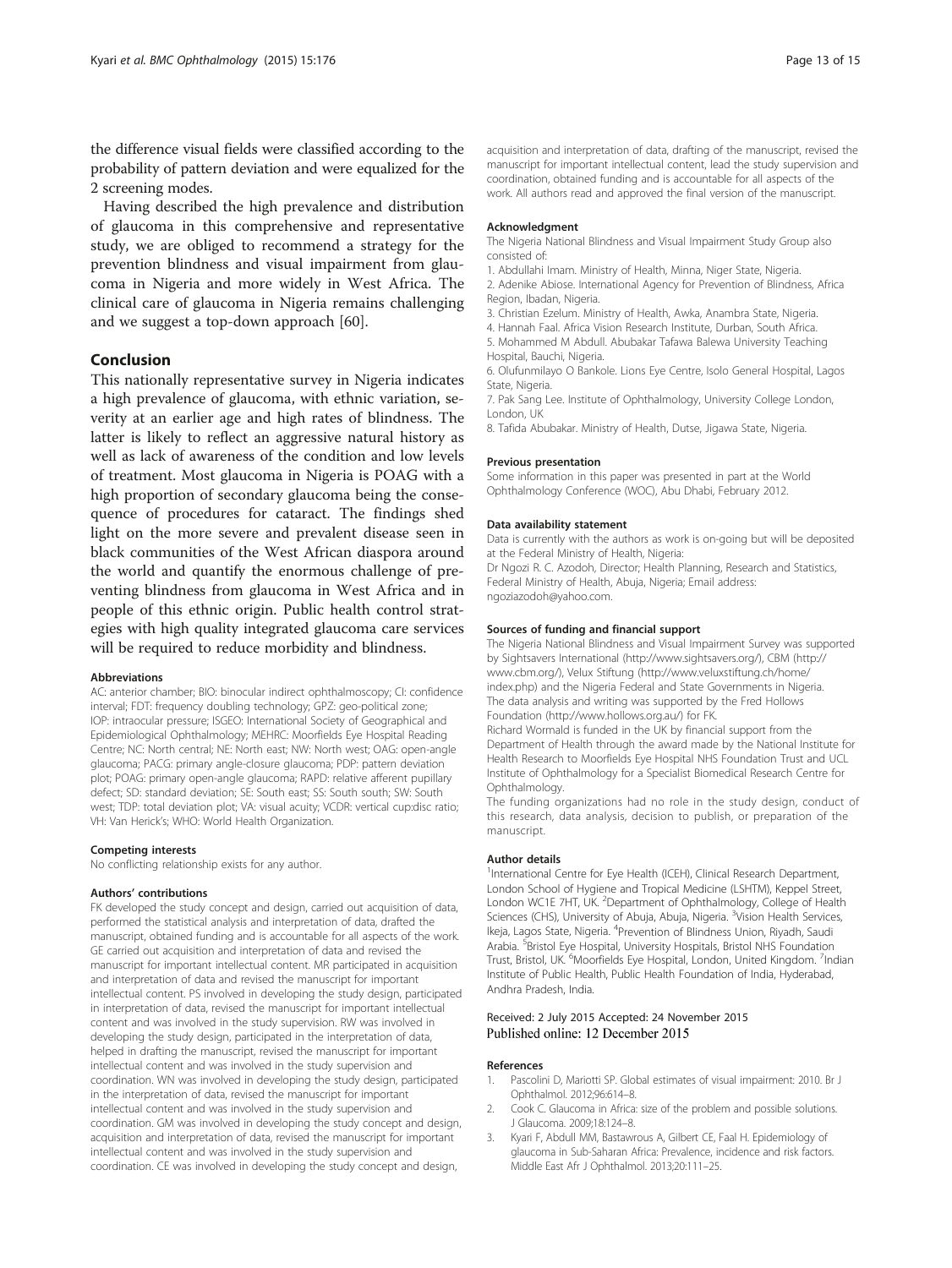- <span id="page-13-0"></span>4. Bastawrous A, Burgess PI, Mahdi AM, Kyari F, Burton MJ, Kuper H. Posterior segment eye disease in sub-Saharan Africa: review of recent populationbased studies. Trop Med Int Health. 2014;19:600–9.
- 5. Quigley HA, Broman AT. The number of people with glaucoma worldwide in 2010 and 2020. Br J Ophthalmol. 2006;90:262–7.
- 6. Tham YC, Li X, Wong TY, Quigley HA, Aung T, Cheng CY. Global Prevalence of Glaucoma and Projections of Glaucoma Burden through 2040: a systematic review and meta-analysis. Ophthalmology. 2014;121:2081–90.
- 7. Quigley HA. New paradigms in the mechanisms and management of glaucoma. Eye (Lond). 2005;19(12):1241–8.
- 8. Egbert PR. Glaucoma in West Africa: a neglected problem. Br J Ophthalmol. 2002;86:131–2.
- 9. Naidoo K, Gichuhi S, Basanez MG, Flaxman SR, Jonas JB, Keeffe J, et al. Prevalence and causes of vision loss in sub-Saharan Africa: 1990– 2010. Br J Ophthalmol. 2014;98:612–8.
- 10. Kyari F, Gudlavalleti MV, Sivsubramaniam S, Gilbert CE, Abdull MM, Entekume G, et al. Prevalence of blindness and visual impairment in Nigeria: the National Blindness and Visual Impairment Study. Invest Ophthalmol Vis Sci. 2009;50:2033–9.
- 11. Abdull MM, Sivasubramaniam S, Murthy GV, Gilbert C, Tafida A, Ezelum C, et al. Causes of blindness and visual impairment in Nigeria: the Nigeria national blindness and visual impairment survey. Invest Ophthalmol Vis Sci. 2009;50:4114–20.
- 12. Entekume G, Patel J, Sivasubramaniam S, Gilbert CE, Ezelum CC, Murthy GVS, et al. Prevalence, causes, and risk factors for functional low vision in Nigeria: results from the national survey of blindness and visual impairment. Invest Ophthalmol Vis Sci. 2011;52:6714–9.
- 13. Foster PJ, Buhrmann R, Quigley HA, Johnson GJ. The definition and classification of glaucoma in prevalence surveys. Br J Ophthalmol. 2002;86:238–42.
- 14. Cheng JW, Cheng SW, Ma XY, Cai JP, Li Y, Wei RL. The prevalence of primary glaucoma in mainland China: a systematic review and metaanalysis. J Glaucoma. 2013;22:301–6.
- 15. Tielsch JM, Sommer A, Katz J, Royall RM, Quigley HA, Javitt J. Racial variations in the prevalence of primary open-angle glaucoma. The Baltimore Eye Survey. JAMA. 1991;266:369–74.
- 16. Mason RP, Kosoko O, Wilson MR, Martone JF, Cowan CL, Gear JC, et al. National survey f the prevalence and risk factors of glaucoma in St. Lucia, West Indies. Part I. Prevalence findings. Ophthalmology. 1989;96:1363–8.
- 17. Leske MC, Connell AM, Schachat AP, Hyman L. The Barbados Eye Study. Prevalence of open angle glaucoma. Arch Ophthalmol. 1994;112:821–9.
- 18. Buhrmann RR, Quigley HA, Barron Y, West SK, Oliva MS, Mmbaga BB. Prevalence of glaucoma in a rural East African population. Invest Ophthalmol Vis Sci. 2000;41:40–8.
- 19. Rotchford AP, Johnson GJ. Glaucoma in Zulus: a population-based cross-sectional survey in a rural district in South Africa. Arch Ophthalmol. 2002;120:471–8.
- 20. Rotchford AP, Kirwan JF, Muller MA, Johnson GJ, Roux P. Temba glaucoma study: a population-based cross-sectional survey in urban South Africa. Ophthalmology. 2003;110:376–82.
- 21. Budenz DL, Barton K, Whiteside-de Vos J, Schiffman J, Bandi J, Nolan W, et al. Prevalence of Glaucoma in an Urban West African Population: the Tema Eye Survey. JAMA Ophthalmol. 2013;131:651–8.
- 22. Ashaye A, Ashaolu O, Komolafe O, Ajayi BGK, Olawoye O, Olusanya B, et al. Prevalence and types of glaucoma among an indigenous African population in southwestern Nigeria. Invest Ophthalmol Vis Sci. 2013;54: 7410–6.
- 23. Statistics | At a glance: Nigeria | UNICEF. Available at [http://www.unicef.org/](http://www.unicef.org/infobycountry/nigeria_statistics.html) [infobycountry/nigeria\\_statistics.html.](http://www.unicef.org/infobycountry/nigeria_statistics.html)
- 24. Dineen B, Gilbert CE, Rabiu M, Kyari F, Mahdi AM, Abubakar T, et al. The Nigerian national blindness and visual impairment survey: Rationale, objectives and detailed methodology. BMC Ophthalmol. 2008;8:17.
- 25. Bourne RR, Rosser DA, Sukudom P, Dineen B, Laidlaw DA, Johnson GJ, et al. Evaluating a new logMAR chart designed to improve visual acuity assessment in population-based surveys. Eye (Lond). 2003;17: 754–8.
- 26. Van Herick W, Shaffer RN, Schwartz A. Estimation of width of angle of anterior chamber. Incidence and significance of the narrow angle. Am J Ophthalmol. 1969;68:626–9.
- 27. Patel SC, Friedman DS, Varadkar P, Robin AL. Algorithm for interpreting the results of frequency doubling perimetry. Am J Ophthalmol. 2000;129:323–7.
- 28. Zeppieri M, Johnson CA. Frequency Doubling Technology (FDT) perimetry. Imaging and Perimetry Society. Accessed 17 March 2015.
- 29. Kyari F, Abdull MM, Sallo FB, Spry PG, Wormald R, Peto T, et al. Nigeria normative data for defining glaucoma in prevalence surveys. Ophthalmic Epidemiol. 2015;22:98–108.
- 30. Gilbert CE, Murthy GV, Sivasubramaniam S, Kyari F, Imam A, Rabiu MM, et al. Couching in Nigeria: prevalence, risk factors and visual acuity outcomes. Ophthalmic Epidemiol. 2010;17:269–75.
- 31. Foster PJ, Oen FT, Machin D, Ng T, Devereux JG, Johnson GJ, et al. The prevalence of glaucoma in Chinese residents of Singapore: a cross-sectional population survey of the TanjongPagar district. Arch Ophthalmol. 2000;118: 1105–11.
- 32. Song W, Shan L, Cheng F, Fan P, Zhang L, Qu W, et al. Prevalence of glaucoma in a rural northern china adult population: a populationbased survey in Kailucounty, Inner Mongolia. Ophthalmology. 2011; 118:1982–8.
- 33. Thapa SS, Paudyal I, Khanal S, Twyana SN, Paudyal G, Gurung R, et al. A population-based survey of the prevalence and types of glaucoma in Nepal: the Bhaktapur Glaucoma Study. Ophthalmology. 2012;119:759–64.
- 34. Nangia V, Jonas JB, Matin A, Bhojwani K, Sinha A, Kulkarni M, et al. Prevalence and associated factors of glaucoma in rural central India. The Central India Eye and Medical Study. PLoS One. 2013;8, e76434.
- 35. Narayanaswamy A, Baskaran M, Zheng Y, Lavanya R, Wu R, Wong W, et al. The prevalence and types of glaucoma in an urban Indian population: the Singapore Indian Eye Study. Invest Ophthalmol Vis Sci. 2013;54:4621–7.
- 36. Shen SY, Wong TY, Foster PJ, Loo J, Rosman M, Loon S, et al. The prevalence and types of glaucoma in Malay people: the Singapore Malay eye study. Invest Ophthalmol Vis Sci. 2008;49:3846–51.
- 37. Wang YX, Xu L, Yang H, Jonas JB. Prevalence of glaucoma in North China: the Beijing Eye Study. Am J Ophthalmol. 2010;150:917–24.
- 38. Baskaran M, Foo RC, Cheng CY, Narayanaswamy AK, Zheng YF, Wu R, et al. The prevalence and types of glaucoma in an urban Chinese population: the Singapore Chinese Eye Study. JAMA ophthalmol. 2015. doi: [10.1001/](http://dx.doi.org/10.1001/jamaophthalmol.2015.1110) [jamaophthalmol.2015.1110](http://dx.doi.org/10.1001/jamaophthalmol.2015.1110).
- 39. Klein BE, Klein R, Sponsel WE, Franke T, Cantor LB, Martone J, et al. Prevalence of glaucoma. The Beaver Dam Eye Study. Ophthalmology. 1992; 99:1499–504.
- 40. Weih LM, Nanjan M, McCarty CA, Taylor HR. Prevalence and predictors of open-angle glaucoma: results from the visual impairment project. Ophthalmology. 2001;108:1966–72.
- 41. Bonomi L, Marchini G, Marraffa M, Bernardi P, De Franco I, Perfetti S, et al. Prevalence of glaucoma and intraocular pressure distribution in a defined population. The Egna-Neumarkt Study. Ophthalmology. 1998;105:209–15.
- 42. Cedrone C, Culasso F, Cesareo M, Zapelloni A, Cedrone P, Cerulli L. Prevalence of glaucoma in Ponza, Italy: a comparison with other studies. Ophthalmic Epidemiol. 1997;4:59–72.
- 43. Dielemans I, Vingerling JR, Wolfs RC, Hofman A, Grobbee DE, de Jong PT. The prevalence of primary open-angle glaucoma in a population-based study in The Netherlands. The Rotterdam Study. Ophthalmology. 1994;101:1851–5.
- 44. Nizankowska MH, Kaczmarek R. Prevalence of glaucoma in the Wroclaw population. The Wroclaw epidemiological study. Ophthalmic Epidemiol. 2005;12:363–71.
- 45. Sakata K, Sakata LM, Sakata VM, Santini C, Hopker L, Bernardes R, et al. Prevalence of glaucoma in a South <?show [?A3B2 twb=.3w?]?><?show [?A3B2 tlsb=.09pt?]?>Brazilian population: Projeto Glaucoma. Invest Ophthalmol Vis Sci. 2007;48:4974–9.
- 46. Pakravan M, Yazdani S, Javadi MA, Amini H, Behroozi Z, Ziaei H, et al. A population-based survey of the prevalence and types of glaucoma in Central Iran: the Yazd eye study. Ophthalmology. 2013;120:1977–84.
- 47. Chua BE, Xie J, Arnold AL, Koukouras I, Keeffe JE, Taylor HR. Glaucoma prevalence in Indigenous Australians. Br J Ophthalmol. 2011;95:926–30.
- 48. Al-Mansouri FA, Kanaan A, Gamra H, Khandekar R, Hashim SP, Al Qahtani O, et al. Prevalence and determinants of glaucoma in citizens of Qatar aged 40 years or older: a community-based survey. Middle East Afr J Ophthalmol. 2011;18:141–9.
- 49. Kosoko-Lasaki O, Gong G, Haynatzki G, Wilson MR. Race, ethnicity and prevalence of primary open-angle glaucoma. J Natl Med Assoc. 2006;98:1626–9.
- 50. Leske MC. Open-angle glaucoma an epidemiologic overview. Ophthalmic Epidemiol. 2007;14:166–72.